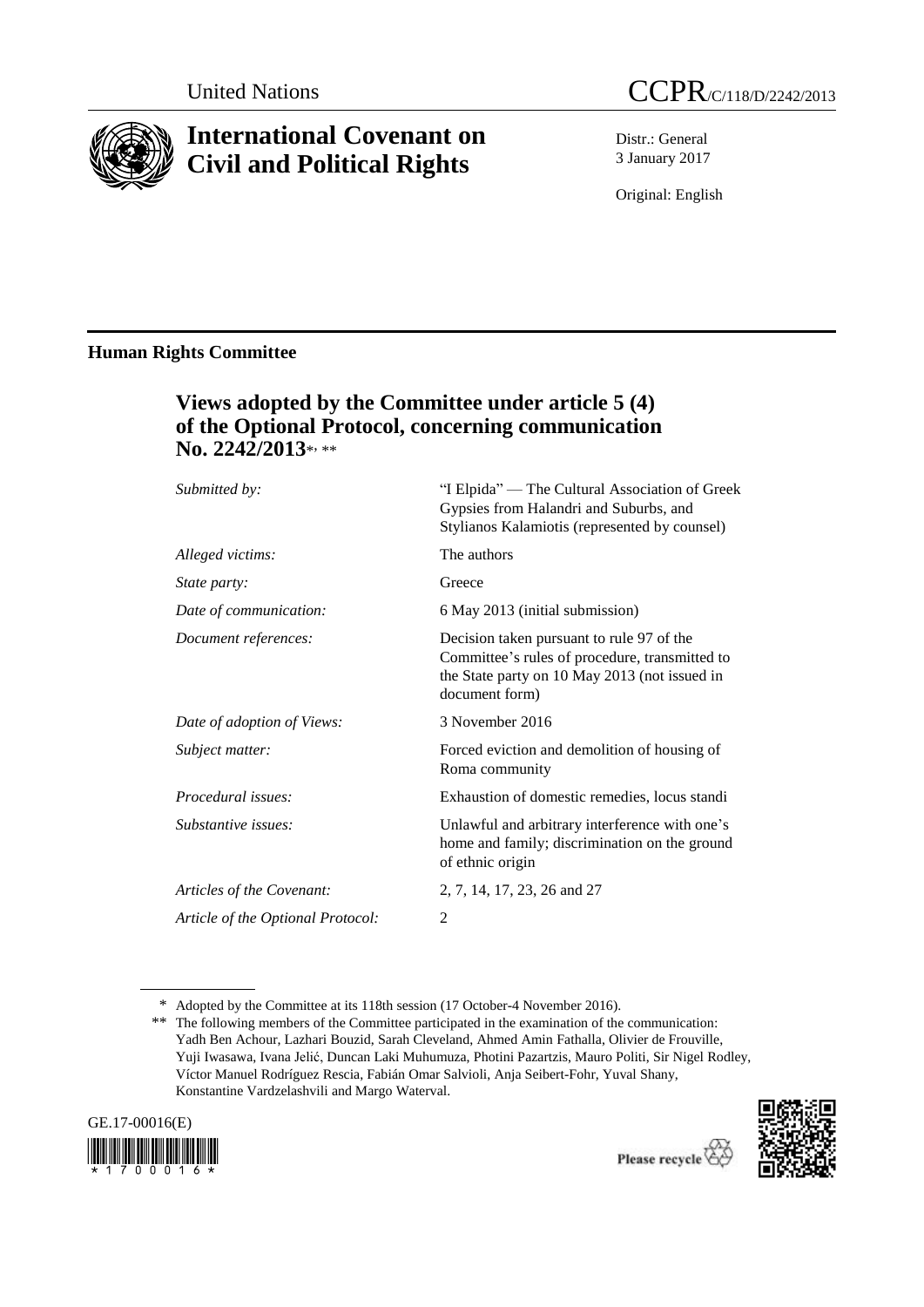1.1 The authors of the communication are "I Elpida" — the Cultural Association of Greek Gypsies from Halandri and Suburbs<sup>1</sup> — and Stylianos Kalamiotis, a Greek national who is a resident of the Halandri Roma settlement.<sup>2</sup> They claim that if their forcible eviction and the demolition of their homes is implemented before their full relocation, Greece would be in violation of their rights under articles 2, 7, 14, 17, 23, 26 and 27 of the Covenant. The Optional Protocol entered into force for the State party on 5 May 1997. The authors are represented by counsel, the Greek Helsinki Monitor.

1.2 On 10 May 2013, pursuant to rule 92 of the Committee's rules of procedure, the Committee, acting through its Special Rapporteur on new communications and interim measures, requested the State party to take measures to prevent the authors from becoming homeless while their case was under consideration by the Committee.

1.3 On 14 August 2013, the Committee, acting through its Special Rapporteur on new communications and interim measures, denied the State party's request to lift the interim measures.

#### **Factual background**

2.1 The Roma settlement in which the authors live has existed since the late 1970s, on private properties located in an area known as the "National Mint", in the municipality of Halandri, which is part of the Greater Athens area.<sup>3</sup> In 1995 and 1996, the Department of Town Planning of the then Prefecture of Athens decided that the Roma housing in that area was illegal and had to be demolished.<sup>4</sup> An attempt to execute those decisions was made in 1999, but was averted following intervention by the Halandri municipal authorities and the Office of the Prime Minister, as it was declared that the State party first had to find a suitable alternative for relocation.<sup>5</sup> At the initiative of the Greek Ombudsman, a committee with members representing several public entities was created, with a view to finding a solution.<sup>6</sup> However, the authors submit that the authorities have failed to provide the families, currently numbering about  $65<sup>7</sup>$  with adequate alternative housing.

2.2 In 2011, the Athens Administrative Court of First Instance<sup>8</sup> ordered the Greek State and the Municipality of Halandri to pay compensation to the owners of the plots of land where the settlement lies, because the relevant authorities had failed to implement the necessary measures to identify and designate suitable areas to house the Roma families living in the settlement. In the opinion of the Court, the authorities' delay in taking action exceeded any reasonable length of time.

 $<sup>1</sup>$  The members of this association are the residents of the Roma settlement located in the "National"</sup> Mint" area of the municipality of Halandri in Greater Athens.

<sup>&</sup>lt;sup>2</sup> Mr. Kalamiotis is the president of the I Elpida cultural association and a resident of the Halandri (Greater Athens) Roma settlement. The communication is submitted by the second author individually, and by the first author legally represented by the second author, through Greek Helsinki Monitor Executive Director Panayote Dimitras who has been expressly authorized by the second author in his two capacities.

<sup>&</sup>lt;sup>3</sup> The authors quote a study by the Public Company for Urban Planning and Housing (DEPOS), published in 1999.

 $4 \text{ At the time there were } 42 \text{ lodging.}$ 

<sup>&</sup>lt;sup>5</sup> No information has been provided as to the authority that made this declaration.

<sup>&</sup>lt;sup>6</sup> The Office of the Prime Minister and the Municipality of Halandri were part of this committee. It is not indicated when this committee was created.

<sup>7</sup> Two of these families are those of authors of communications: No. 1558/2007, *Katsaris v. Greece*, Views adopted on 18 July 2012; and No. 1486/2006, *Kalamiotis v. Greece*, Views adopted on 24 July 2008.

<sup>8</sup> Judgment 642/1-2-2011.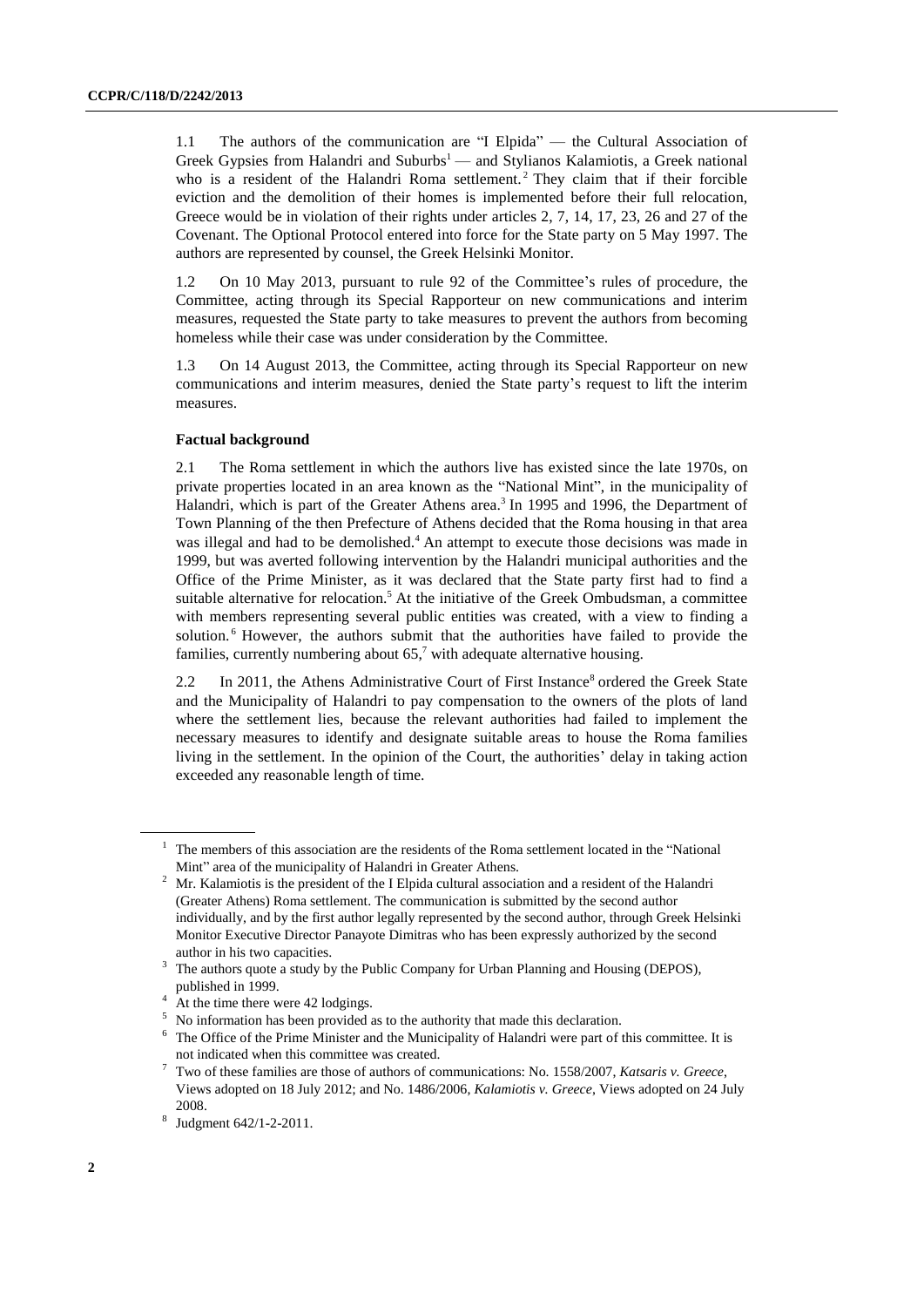2.3 On 4 September 2012, a prosecutorial decision  $9$  to demolish the 42 lodgings registered as illegal in 1995 and 1996 was issued.<sup>10</sup> It was planned that the demolition would take place on 18 September 2012, however it was not carried out because the President of the Athens Administrative Court of Appeal issued an injunction on 17 September 2012, following a motion for annulment that had been filed on behalf of the second author and other residents of the settlement. On 12 November 2012, the same tribunal rejected the motion as inadmissible, $<sup>11</sup>$  considering that the decision ordering the</sup> demolition did not have an executable character, because it was a simple enforcement act of the decisions in 1995 and 1996 that had ordered the demolition.

2.4 According to the authors, the only decisions with an executable character are those issued in 1995 and 1996 by the urban planning authorities. They consider that no legal remedy remains available. They also acknowledge that all their lodgings (of about 65 Roma families) are illegal. However, they have not abandoned them because they do not have the means to find alternative housing and expect the State party to relocate them. They add that the authorities have repeatedly stated that the existing lodgings in the settlement do not meet the standards for adequate housing, as they do not have electricity or running water.

2.5 On 14 December 2012, the committee created by the Ombudsman met with the second author and the Ombudsman herself, and decided to allocate a plot of 30,000 square metres adjacent to the current settlement and belonging to the State, for relocation.<sup>12</sup> The authors question the willingness of the State party to implement this decision. On 26 February 2013, they learned that the Secretary-General of the Decentralized Administration of Attica had scheduled the demolition of the 42 illegal lodgings — those registered as illegal in 1995 and 1996 — for 14 May 2013.<sup>13</sup>

2.6 A parliamentary question by a Member of Parliament was tabled on 9 April 2013, requesting the Minister of the Interior to indicate whether he would revoke the decision to demolish the lodgings until such time as an adequate place for relocation had been identified. On 30 April 2013, the Minister answered that the State could not fund Roma housing projects because of the financial crisis, and indicated that he had sent a letter to the Secretary-General of the Decentralized Administration of Attica requesting specific information in order to inform Parliament.<sup>14</sup> The authors consider that as a result of that letter, the Secretary-General of the Decentralized Administration of Attica felt obliged to issue a decision on 16 April 2013 and published it in "Diavgeia" <sup>15</sup> on 23 April 2013, indicating that the entire settlement would be temporarily relocated to an available and undeveloped public property adjacent to the settlement, located in the Nomismatokopeio area. The decision indicated that the demolition would take place when certain

<sup>&</sup>lt;sup>9</sup> No further information is provided in this regard.

 $10$  The authors claim that this decision was taken without updating the list from 1995-1996. They indicate that a quarter of the persons had passed away, and that some of the lodgings had been demolished by their residents and/or had been replaced by other lodgings with a different location and/or dimensions.

<sup>11</sup> Judgment 1040/2012.

 $12$  The authors note that this area has been available since even before 1999 when the demolition of their illegal lodgings was decided, but that it took more than 12 years for the authorities to take such a decision. The authors provide an aerial photo showing the current settlement and the area for relocation on which there exist two illegal sports facilities.

<sup>&</sup>lt;sup>13</sup> The authors provided an unofficial translation of this decision.

<sup>14</sup> Available from [www.hellenicparliament.gr/Koinovouleftikos-Elenchos/Mesa-Koinovouleutikou-](file:///C:/Users/ONU/AppData/Local/Temp/notes17D641/www.hellenicparliament.gr/Koinovouleftikos-Elenchos/Mesa-Koinovouleutikou-Elegxou%3fpcm_id=2b4c372d-fd38-45ea-98d8-54611460a2c8)[Elegxou?pcm\\_id=2b4c372d-fd38-45ea-98d8-54611460a2c8.](file:///C:/Users/ONU/AppData/Local/Temp/notes17D641/www.hellenicparliament.gr/Koinovouleftikos-Elenchos/Mesa-Koinovouleutikou-Elegxou%3fpcm_id=2b4c372d-fd38-45ea-98d8-54611460a2c8)

 $^{15}$  Available from [http://et.diavgeia.gov.gr/f/all/ada/%CE%92%CE%95%CE%91%CE%96%CE%9F%CE%](http://et.diavgeia.gov.gr/f/all/ada/%CE%92%CE%95%CE%91%CE%96%CE%9F%CE%A11%CE%9A-%CE%96%CE%943) [A11%CE%9A-%CE%96%CE%943.](http://et.diavgeia.gov.gr/f/all/ada/%CE%92%CE%95%CE%91%CE%96%CE%9F%CE%A11%CE%9A-%CE%96%CE%943)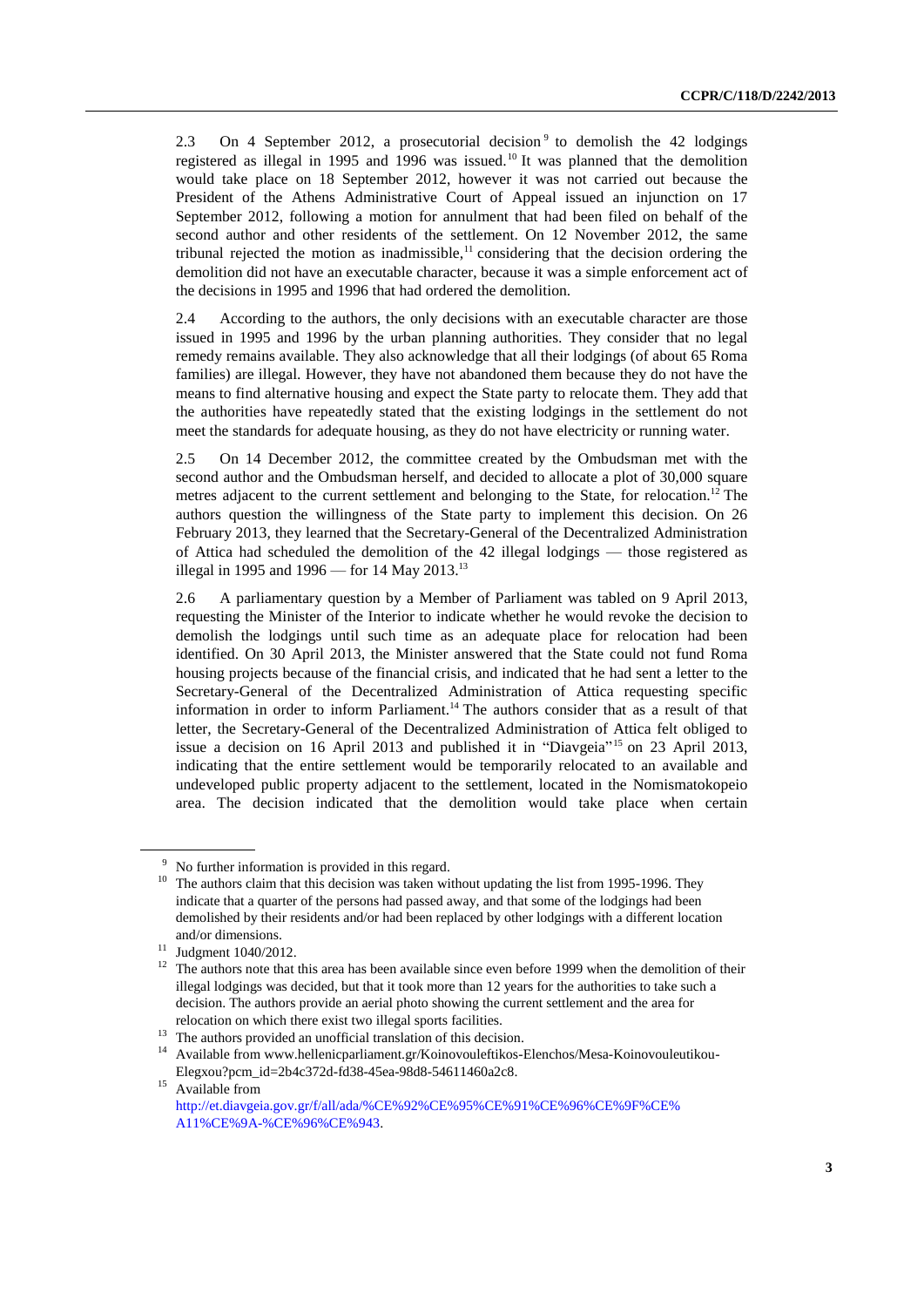requirements and preconditions had been met.<sup>16</sup> The authors indicate that, as stated in the document, they were entirely satisfied with that decision.

2.7 Nonetheless, the Secretary-General of the Decentralized Administration of Attica had not suspended the execution of the decision of 26 February 2013. On 29 April 2013, the Secretary-General of the Decentralized Administration of Attica informed the authors' counsel that he did not have the legal capacity or competence to suspend the execution of such a decision and that he could only do so if he received an order from another authority. On 30 April 2013, the above-mentioned Member of Parliament and the authors' counsel met with the Athens First Instance Prosecutor for the Environment and requested her to issue a prosecutorial order suspending the demolition until the relocation had been completed. The authors claim that she was not eager to issue such an order, fearing that it would give the State party a reprieve that may delay the relocation indefinitely.

2.8 The authors submit that they did not have access to effective remedies to force the State party to implement the decisions favorable to their relocation and to suspend the decision of the Secretary-General of the Decentralized Administration of Attica of 26 February  $2013$ .<sup>17</sup> The authors submit that they should not be expected to take further legal actions "to ensure that the State party conforms to the decisions of its own authorities".<sup>18</sup> As shown by the decision of the Athens Administrative Court of Appeal of 12 November  $2012<sup>19</sup>$ , they could not use any other formal domestic remedy. They consider that a possible prosecutorial order to suspend the execution of the demolition decisions is not a formal remedy or a judicial decision, but a discretionary measure in the hands of the prosecutor. Such a prosecutorial order cannot provide any remedy that the property owners or the authors could use. The authors therefore submit that they have exhausted all available domestic remedies.

## **The complaint**

3.1 The authors claim that they are at risk of becoming homeless because of the State party's failure to implement its own decision to relocate the settlement, using the financial crisis as an excuse for not doing so and putting them at risk of forced eviction. They refer to an April 2013 statement by the Independent Expert on the effects of foreign debt and other related international financial obligations of States on the full enjoyment of all human rights, particularly economic, social and cultural rights, who noted that the State party should invest more in the prevention of homelessness in order to protect people under financial strain from losing their home. $20$ 

3.2 The authors recall the jurisprudence of the European Committee of Social Rights relating to the right to adequate housing of Roma people.<sup>21</sup> In particular, they refer to a decision of 11 December 2009 against the State party,<sup>22</sup> in which the European Committee

<sup>&</sup>lt;sup>16</sup> An unofficial translation of this decision has been provided. It states that the preconditions include that a census of the population and number of dwellings in the settlement is conducted, that identification of the land-planning and sanitation standards applicable is carried out, that a timetable of infrastructure completion is elaborated and that the funding is secured.

<sup>&</sup>lt;sup>17</sup> See, in particular, the decision by the Secretary-General of the Decentralized Administration of Attica of 16 April 2013.

<sup>18</sup> The authors quote the Views adopted on 29 July 2010 in *Georgopoulos and others v. Greece*, communication No. 1799/2008, para. 6.4.

 $^{19}$  See para. 2.3.<br><sup>20</sup> See

See

[http://newsarchive.ohchr.org/en/NewsEvents/Pages/DisplayNews.aspx?NewsID=13272&LangID=E.](file:///C:/Users/ONU/AppData/Local/Temp/notes17D641/See%20http:/newsarchive.ohchr.org/en/NewsEvents/Pages/DisplayNews.aspx%3fNewsID=13272&LangID=E) <sup>21</sup> See article 16 of the European Social Charter.

<sup>22</sup> *International Centre for the Legal Protection of Human Rights (INTERIGHTS) v. Greece*, complaint No .49/2008.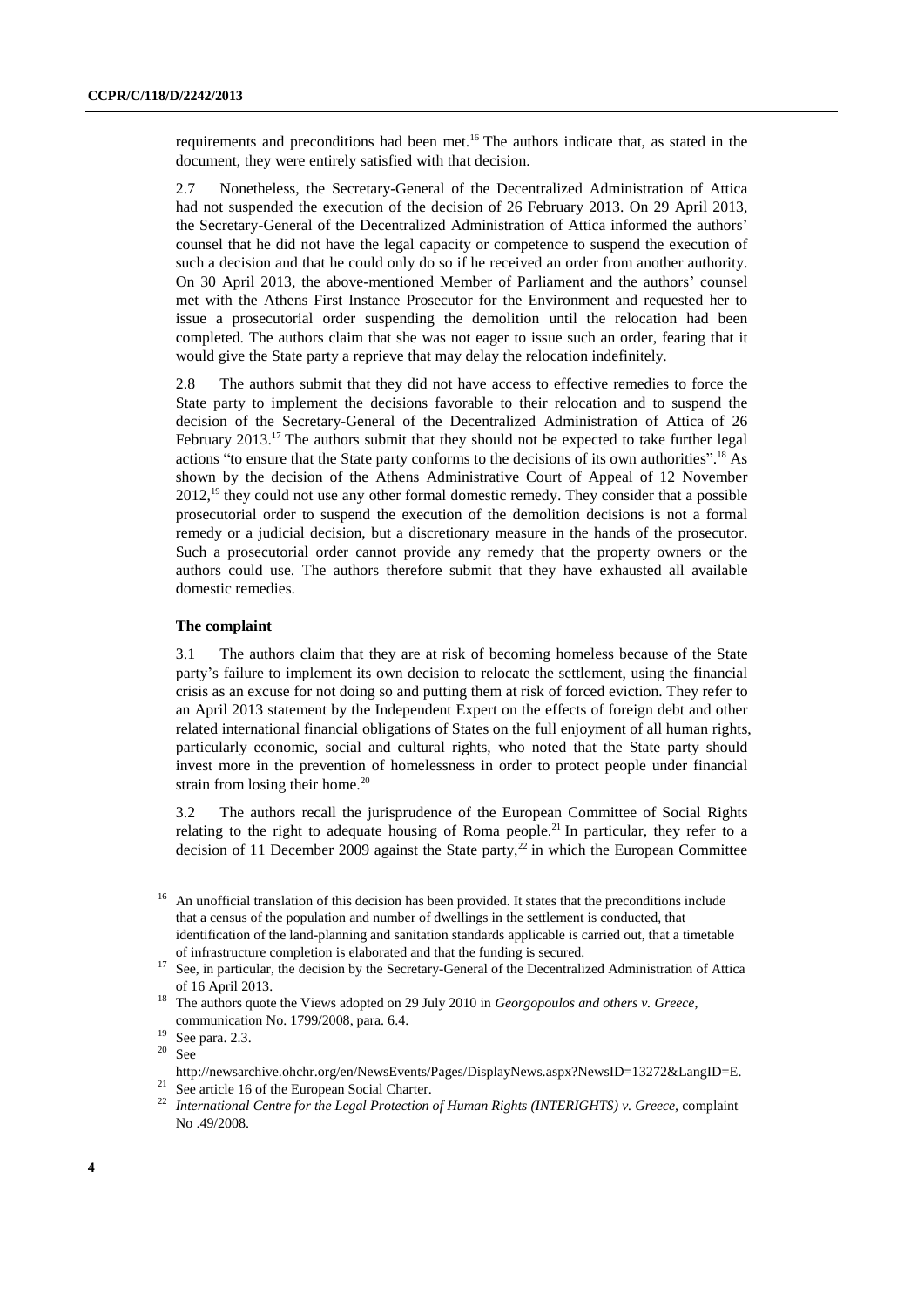of Social Rights found a violation of the right to adequate housing of several Roma families who had been forcibly evicted from their homes, on the grounds that evictions should take place only if they are in accordance with the applicable rules of procedure, which should be sufficiently protective of the rights of the persons concerned.<sup>23</sup> The authors also refer to the jurisprudence of the Human Rights Committee on the matter, in particular *Georgopoulos and others v. Greece*, <sup>24</sup> considering that it is applicable to their situation, in so far as, similarly to the communication mentioned, the authors have an expectation of non-eviction pending relocation, based on the annulment in 1999 of the demolition of their lodgings, which was then confirmed by subsequent decisions, in particular the decision of the Secretary-General of the Decentralized Administration of Attica of 16 April 2013. They therefore consider that their eviction without a prior solution would constitute an arbitrary and unlawful interference with their home and would have an adverse and irreparable impact on their family life, in violation of articles 17 and 23 of the Covenant.<sup>25</sup>

3.3 The authors claim that they have lived for over 12 years in substandard and inhuman conditions, believing that they should stay in the settlement until their relocation. They consider that this amounts to inhuman and degrading treatment, in violation of article 7 of the Covenant. They also indicate that if the forced eviction planned for 14 May 2013 is carried out, they will become homeless, and that this would amount to another violation of article 7 of the Covenant.

3.4 The authors also submit that there is no other ethnic group in the State party than the Roma who have been forced to live in degrading and inhuman conditions because a delay of more than 12 years has elapsed without their need for adequate housing being met and therefore consider that they are victims of discrimination, in violation of articles 26, 27 and 2 (1) of the Covenant.

### **State party's observations on admissibility**

4.1 On 9 July 2013, the State party submitted its observations on the admissibility of the communication. It advised that on 13 May 2013, the Secretary-General of the Decentralized Administration of Attica had issued a decision postponing the eviction and the demolition of the authors' homes until an alternative place for relocation had been found. It considered that the interim measures issued by the Human Rights Committee were no longer necessary, as the domestic authorities had taken measures to ensure that the authors were not rendered homeless, which included a study on infrastructure and a timetable for its implementation which would be submitted to the Attica Regional Development Fund in order to secure funding for the authors' relocation.<sup>26</sup>

4.2 It also submitted that the first author, being an association, could not submit communications to the Committee, under article 2 of the Optional Protocol.<sup>27</sup>

The authors indicate that forced evictions should be conducted with prior consultation, adequate notice and the provision of alternative accommodation. European Committee of Social Rights, *European Roma Rights Centre v. Greece*, complaint No. 15/2003, 8 December 2004.

<sup>&</sup>lt;sup>24</sup> Communication No. 1799/2008, Views adopted on 29 July 2010. The authors also refer to CCPR/CO/83/GRC.

<sup>25</sup> The authors quote *Georgopoulos and others v. Greece*, communication No. 1799/2008, Views adopted on 29 July 2010, paras. 3.4 to 3.7.

<sup>26</sup> The State party indicates that there is a new element it was not aware of: the existence of a sports facility in the area designated for the relocation which is very much appreciated by "local society".

<sup>27</sup> It quotes the Views adopted by the Committee on 1 April 2004 in communication No. 1002/2001, *Wallmann et al. v. Austria*, and on 9 April 1981 in communication No. 40/1978, *Hartikainen v. Finland*.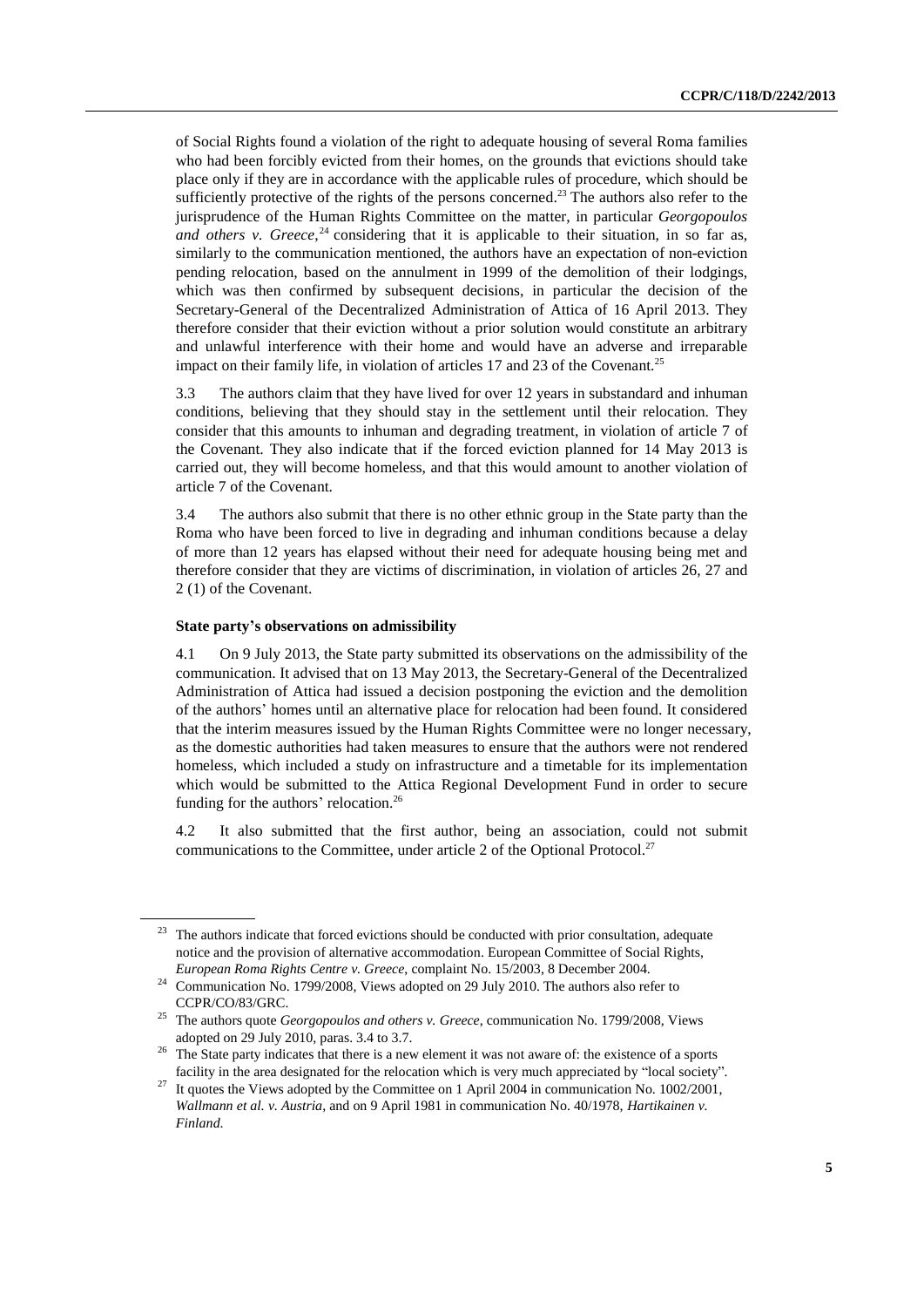4.3 The State party also indicates that the authors have not exhausted all available domestic remedies, because the decisions to demolish the authors' homes were taken in 1995 and 1996 and the authors did not challenge them before the competent courts. Furthermore, the State party submits that the authors did not challenge the decision of the Secretary-General of the Decentralized Administration of Attica of 26 February 2013, based on the argument that it was a mere confirmation of the demolition orders of 1995 and 1996, while they could have submitted an application for annulment together with a motion to suspend the execution of the demolition order to the Athens Administrative Court of Appeal.<sup>28</sup>

### **Authors' comments on the State party's observations on admissibility**

5.1 On 4 August 2013, the authors submitted their comments on the State party's observations on admissibility. While agreeing that the decision of 13 May 2013 had avoided them becoming homeless, they noted that the State party did not provide any time frame for implementation of the measures mentioned in its observations. They also submit that the Secretary-General of the Decentralized Administration of Attica can amend the decision of 13 May 2013 at any time, and therefore request the Committee to maintain the interim measures.<sup>29</sup>

5.2 In regard to the State party's argument that the first author may not submit a communication to the Committee, the authors submit that an association of persons created to represent its members before the authorities on complicated matters has legal standing before the Committee.<sup>30</sup> They refer to the Views adopted by the Committee in *Lubicon Lake Band v. Canada*, in which the Committee stated that there was "no objection to a group of individuals, who claim to be similarly affected, collectively to submit a communication about alleged breaches of their rights".<sup>31</sup> They submit that the Halindri Roma community is a group of individuals who are similarly affected, and that they have provided the Committee with the statutes of the first author — the I Elpida cultural association — which list all its members, and provide its president, the second author, with the power to represent all of them.

5.3 As regards the State party's argument that domestic remedies had not been exhausted, the authors submit that the eviction decisions of 1995 and 1996 were not executed because the authorities decided in 1999 to suspend all evictions until the Roma community could be relocated. The authors submit that they therefore stayed in the settlement for 17 years with the legitimate expectation that they would not be evicted

<sup>&</sup>lt;sup>28</sup> The State party indicates that the second author and other residents of the settlement followed this course of action in the past, as they submitted a motion of annulment and a request for suspension of the demolition order of 4 September 2012. Although the Athens Administrative Court of Appeal rejected the motion, this did not relieve the authors from submitting a similar application against the demolition order of 26 February 2013, as the relocation decision of 16 April 2013 constituted a new element which could have had an impact on the Athens Administrative Court of Appeal's decision.

<sup>&</sup>lt;sup>29</sup> The authors refer to the sports facility located in the area designated for their relocation and express concern regarding the possibility that the opposition of "local society" to its destruction or transfer could have, as a consequence, the decision of 16 April 2013 ordering their relocation to the site becoming inapplicable.

<sup>30</sup> The authors refer to *Hartikainen v. Finland*, in which the Committee stated that the Secretary-General of an association could have submitted a communication "if he had provided the names and addresses of the persons he claimed to represent, together with information as to his authority to act on their behalf" (para. 3).

<sup>&</sup>lt;sup>31</sup> Communication No. 167/1984, decision of admissibility adopted on 22 July 1987, para. 32.1. The authors also referred to communication No. 38/2006, *Zentralrat Deutscher Sinti und Roma et al. v. Germany*, decision adopted on 22 February 2008; and European Court of Human Rights, *Gorraiz Lizarraga and others v. Spain*, application No. 62543/00, 27 April 2004.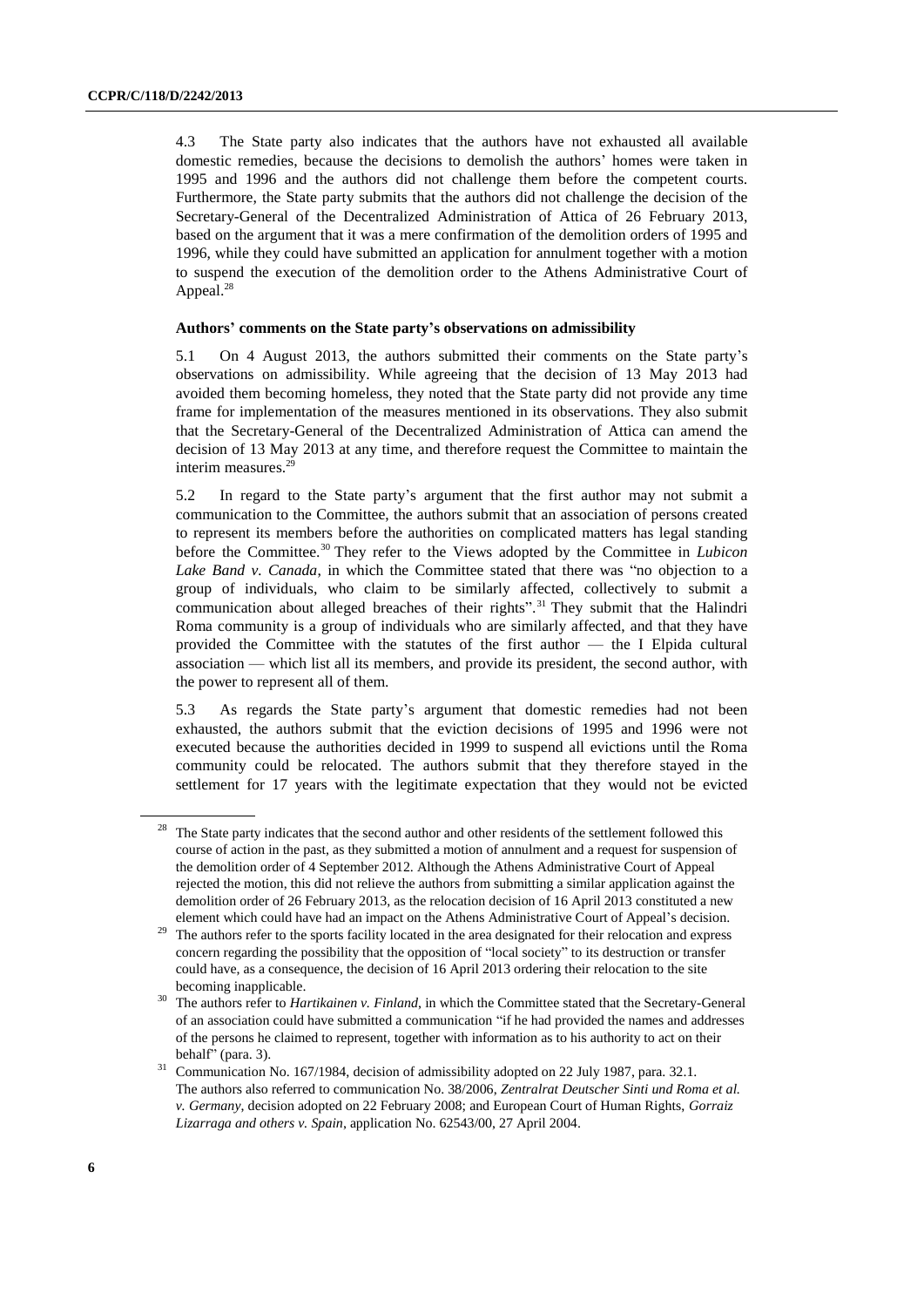before being provided with alternative accommodation. They consider that, as it did not seek to enforce the 1995 and 1996 eviction decisions, the State party implicitly acquiesced to their presence in "National Mint" for 17 years. Additionally, in order for them to be able to challenge the eviction decision, the State party should have launched new proceedings to evict them, which they could have challenged before the courts. The authors also note that the State party did not provide any examples of case law demonstrating that remedies would be available against the 1995 and 1996 eviction decisions. Concerning the State party's submission that they should have challenged the demolition order of 26 February 2013 before the Athens Administrative Court of Appeal, the authors indicate that in view of the previous decisions on the same matter by that court, in particular the rejection of their motion of annulment, which was issued on 12 November  $2012<sup>32</sup>$ , they had no prospect of success. They reiterate that they submitted a request to the Athens First Instance Prosecutor for the Environment to suspend the demolition until the relocation, but that they never received a reply.

### **State party's observations on the merits**

6.1 On 25 November 2013, the State party provided its observations on the merits of the communication. The State party reiterates that the Roma settlement is illegal, as it was constructed outside the urban planning zone and on private land, affecting the property rights of several persons, and that the competent authorities are therefore obliged to demolish it. The authorities complied with that obligation on 24 May 1996, when the demolition orders were issued. Those decisions became definitive because the authors failed to challenge them. The decisions have triggered a series of other decisions by judicial and administrative authorities, aimed at implementing them.

6.2 The State party indicates that it has adopted a two-track approach: (a) making every effort to identify suitable alternative accommodation for the Roma community affected; and (b) abstaining from enforcing the demolition orders until a temporary solution is found. Furthermore, there is an inextricable link between the obligation to restore the property rights of the owners and the obligation to ensure alternative temporary accommodation for the Roma concerned.

6.3 The State party submits that the Secretary-General of the Decentralized Administration of Attica has taken several actions to identify a suitable area for relocation, under relevant legislation<sup>33</sup> designating him/her as the competent authority to identify areas for the temporary relocation of "itinerant persons". On 16 April 2013, the Secretary-General of the Decentralized Administration of Attica decided to relocate the authors in the Nomismatokopeio area of Halandri (hereinafter referred to in the present document as the first relocation decision). However that decision could not be implemented, because the residents of the area lodged an annulment motion before the Council of State alleging a drop in the value of their property. On 28 June 2013, the Council ordered the nonimplementation of the first relocation decision. In July 2013, the competent authorities notified the Secretary-General of the Decentralized Administration of Attica that the funding for implementing the relocation had not been approved. Consequently, the Secretary-General of the Decentralized Administration of Attica engaged in an effort to identify a new relocation area. On 31 July 2013, the environmental department in Attica inspected and recommended a plot of land — ABK 354 — located in the municipality of Megara. On 7 August 2013, the Mayor of Megara expressed his agreement and indicated that the municipality would provide water, electricity, transportation and primary health care to the Roma community. On 18 October 2013, the Secretary-General of the

<sup>32</sup> See para. 2.3.

<sup>&</sup>lt;sup>33</sup> Joint ministerial decision 23641/2003, which amended the 1983 sanitary provision on settlements of itinerant persons.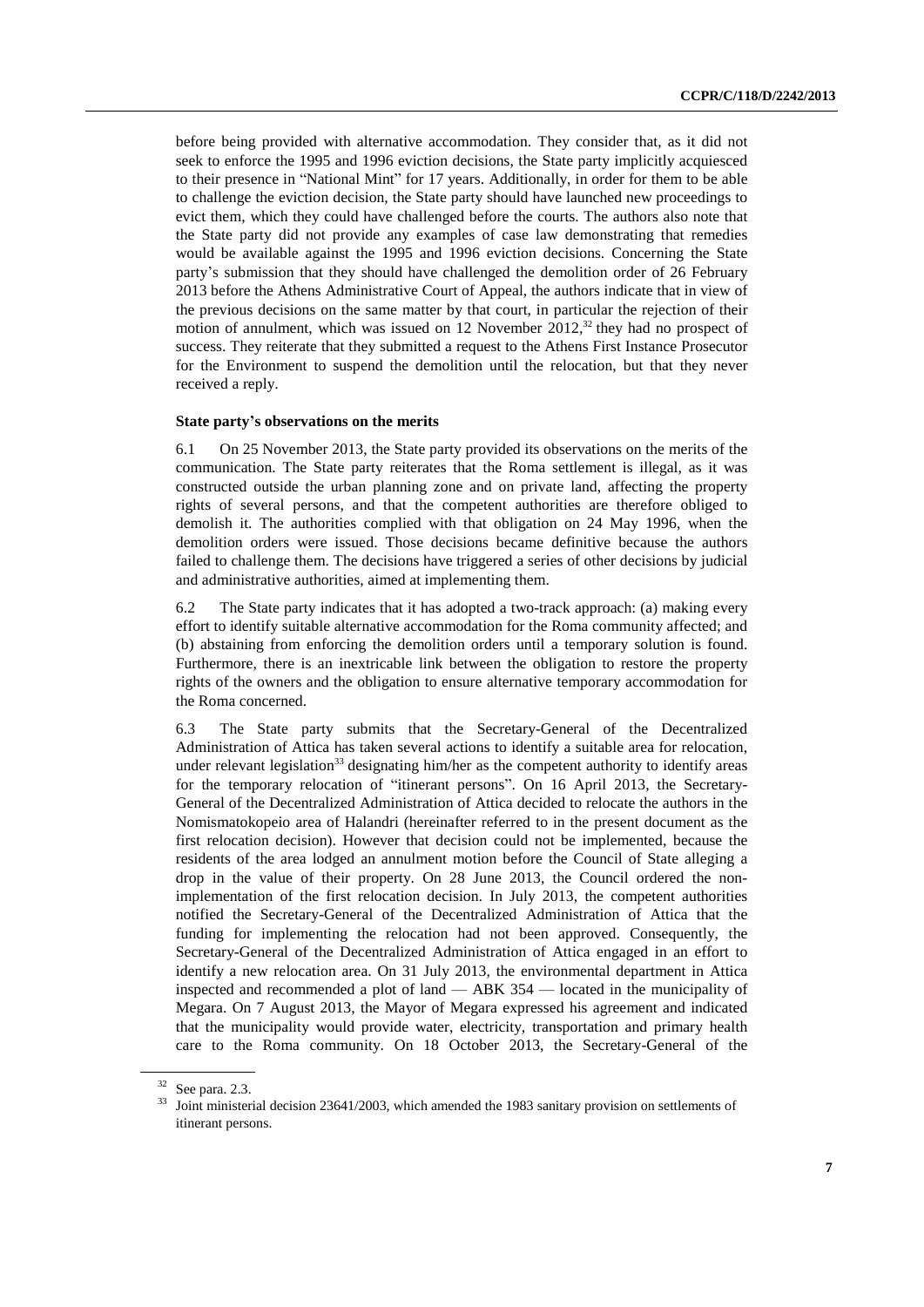Decentralized Administration of Attica issued a second relocation decision designating the ABK 354 plot in the municipality of Megara as the new relocation site, upon fulfilment of the conditions established in the relevant legislation.<sup>34</sup>

6.4 The State party submits that even though the 1996 demolition orders are final and remain in force, no concrete practical measures have been taken to remove the authors from their current location. The State party therefore considers that the Committee's request to prevent the authors from becoming homeless has been fulfilled.

6.5 The State party also considers that, as the authors have not been evicted, their allegations relating to a violation of article 7 of the Covenant are ill-founded. It further considers that the authorities' abstention from implementing the demolition orders until a relocation site is found cannot be considered as an "incitement" to stay in the settlement. It submits that the authorities have taken several actions to improve the living conditions therein, including cleaning, removal of debris, and refuse collection. The State party informs the Committee that between 2002 and 2009 a housing loans programme for Greek Roma was implemented and that some of the inhabitants of the settlement benefited from it.<sup>35</sup> However in 2007, the first author sent a letter to the Ministry of the Interior indicating that the families who had had their loans approved would not move from the settlement until all the families who applied had their loans approved. The State party considers that such an "all or nothing" position cannot be approved and concludes that the authors' allegations under article 17, read independently or in conjunction with article 2, and under article 23, should also be held to be unsubstantiated.

6.6 In relation to article 26, the State party considers that the authors have not been victims of discrimination: the authorities have made sustained efforts to identify and designate suitable accommodation to relocate them to, and the delays in finding it are not linked to the authors' ethnic origin but rather result from the challenges faced by the authorities. Additionally, the non-enforcement of the demolition orders demonstrates that the State party has taken into account that the Roma are a vulnerable social group, whose housing needs should be adequately addressed. The loan programme is also a special measure that supports the Roma community, including the authors. The State party therefore concludes that article 26 of the Covenant has not been breached.

6.7 The State party reiterates that the communication is inadmissible due to the authors' lack of *locus standi*. It indicates that they did not elaborate on the distinction between communications submitted by individuals and those submitted by legal persons, and that according to the Committee's jurisprudence, communications submitted by legal persons are inadmissible.<sup>36</sup> The State party also reiterates that the authors did not exhaust all available domestic remedies, and rejects the authors' argument that the non-execution of the decisions of 1995 and 1996 created a "legitimate expectation" that they would not be evicted, because an executable decision can always be enforced.

## **Authors' comments on the State party's observations and authors' further submissions**

7.1 In their comments dated 3 February 2014, the authors submit that the State party is not following the two-way approach it described: on 8 November 2013, the Secretary-General of the Decentralized Administration of Attica issued a new demolition order, to be

Article 3 of joint ministerial decision 23641/2003 regarding infrastructure works and sanitary requirements.

It indicated that 64 families from the settlement were beneficiaries of the programme, out of which 16 obtained a disbursement of the loan. However, the beneficiaries are free to decide whether, how and where to use the loan.

<sup>36</sup> See *Hartikainen v. Finland* and *Lubicon Lake Band v. Canada.*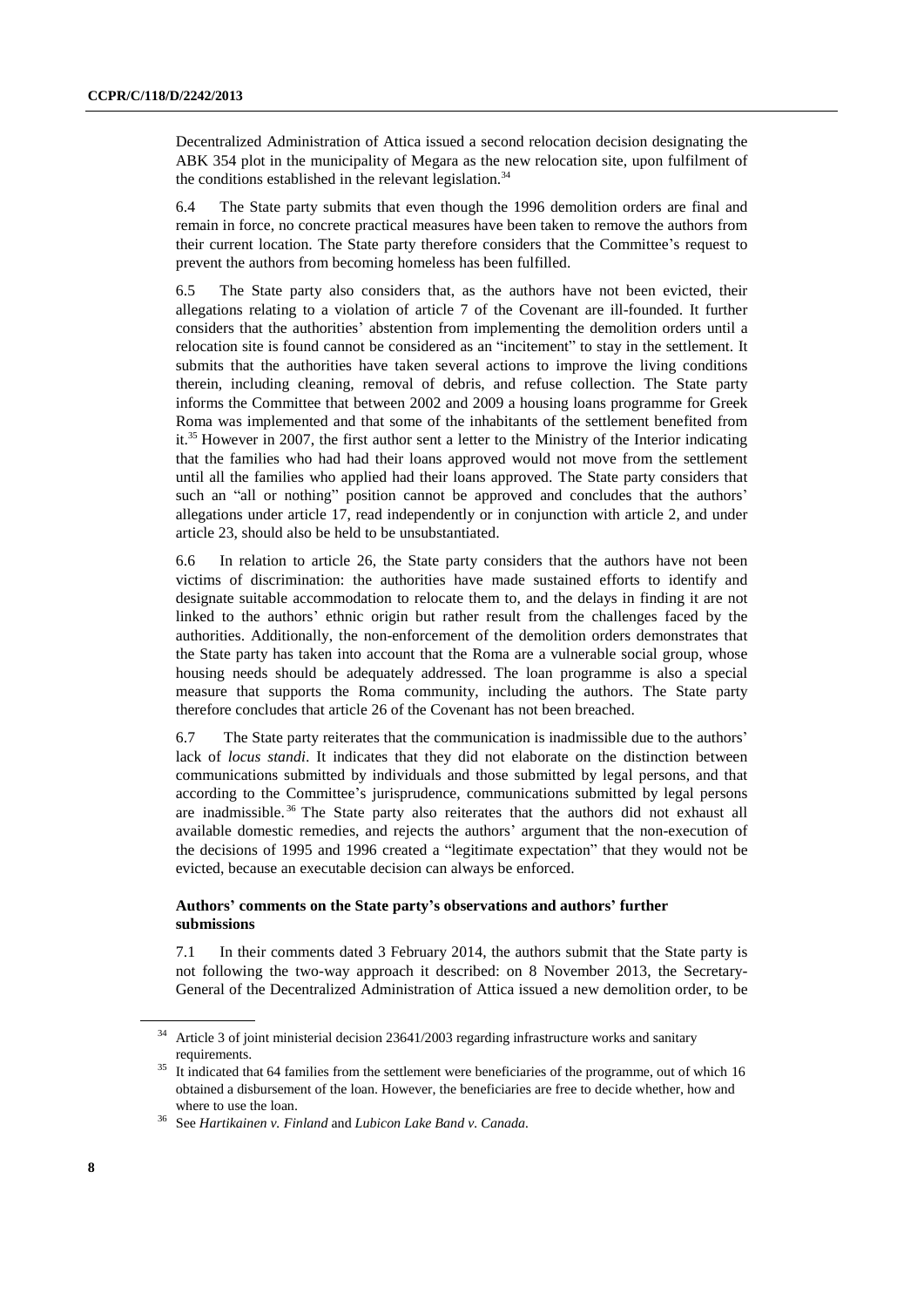carried out on 25 February 2014, even though no relocation had been decided upon. The State party did not refer to that decision in its observations, and the authors were informed thereof only on 10 January 2014. The authors also submit that the second relocation decision, of 18 October 2013, was taken without prior consultation with the community, which was informed on 25 November 2013 that it had been taken.

7.2 The authors submit that the State party did not inform the Committee that the Mayor of Megara had given his consent for relocation to the ABK 354 plot of land for the Megara Roma community but not for the Halandri Roma community. Additionally, the plot of land is located in an isolated area outside of the inhabited urban area of Megara, at the top of a mountain. The relocation decision is aimed at keeping members of the Roma community away from urban areas and constitutes an "apartheid decision". On 13 December 2013, the Secretary-General of the Decentralized Administration of Attica issued a new decision indicating that although the Megara and Mandra authorities had opposed relocation of the Roma community to the ABK 354 plot of land, the relocation decision was nevertheless upheld.<sup>37</sup>

7.3 On 24 December 2013, the authors submitted an administrative appeal (an application for remedy) to the Secretary-General of the Decentralized Administration of Attica requesting annulment of the second relocation decision, alleging that it was unlawful because the Roma community affected and the Megara authorities had not been consulted.<sup>38</sup> They requested the implementation of the first relocation decision. At the time of their submission to the Committee, the Secretary-General of the Decentralized Administration of Attica had not replied.

7.4 The authors reiterate that the State party has tried to evict them several times, without taking any measures to ensure their relocation, and that their eviction and the demolition of their homes have been avoided only thanks to the Committee's interim measures. The authors submit that these actions illustrate the State party's "attitude" towards Roma.<sup>39</sup>

7.5 Regarding the State party's argument that article 7 of the Covenant has not been breached because they have not been evicted, the authors conclude that their eviction would therefore amount to a violation of article 7. They consider that the large budget invested in improving the living conditions in the settlement shows the State party's approval of their presence there.

7.6 The authors also submit that adequate living conditions cannot be guaranteed just through services such as cleaning, removal of debris, and refuse collection. This investment, which involved only one operation back in 2007, is linked to a scandal, as part of the operation was based on fake documents. <sup>40</sup> The authors consider that the State party's argument concerning the loan scheme is irrelevant, as the recent relocation decisions concern all Roma living in the settlement regardless of whether they benefited from a loan or not. Additionally, after having realized that the  $\epsilon$ 60,000 provided by the loan scheme would not be enough to afford adequate housing, they requested the authorities to give

<sup>&</sup>lt;sup>37</sup> The authors indicate that on 14 January 2013, the Mayor of Megara announced that he would resign unless the second relocation decision was revoked. On 15 January 2013, the Mayor of Megara announced that the Secretary-General of the Decentralized Administration of Attica had resigned, allegedly because he had signed the contested relocation decisions.

<sup>38</sup> The authors quote a resolution by Megara Municipal Council dated 26 November 2013, protesting against the second relocation decision and characterizing it as unlawful and abusive.

They provide several examples of Roma communities evicted without relocation or relocated to isolated areas between 2012 and 2014.

<sup>&</sup>lt;sup>40</sup> The authors indicate that the Mayor of Halandri and other officials had to reimburse almost half of the investment and are currently on bail, under a criminal investigation related to these allegations.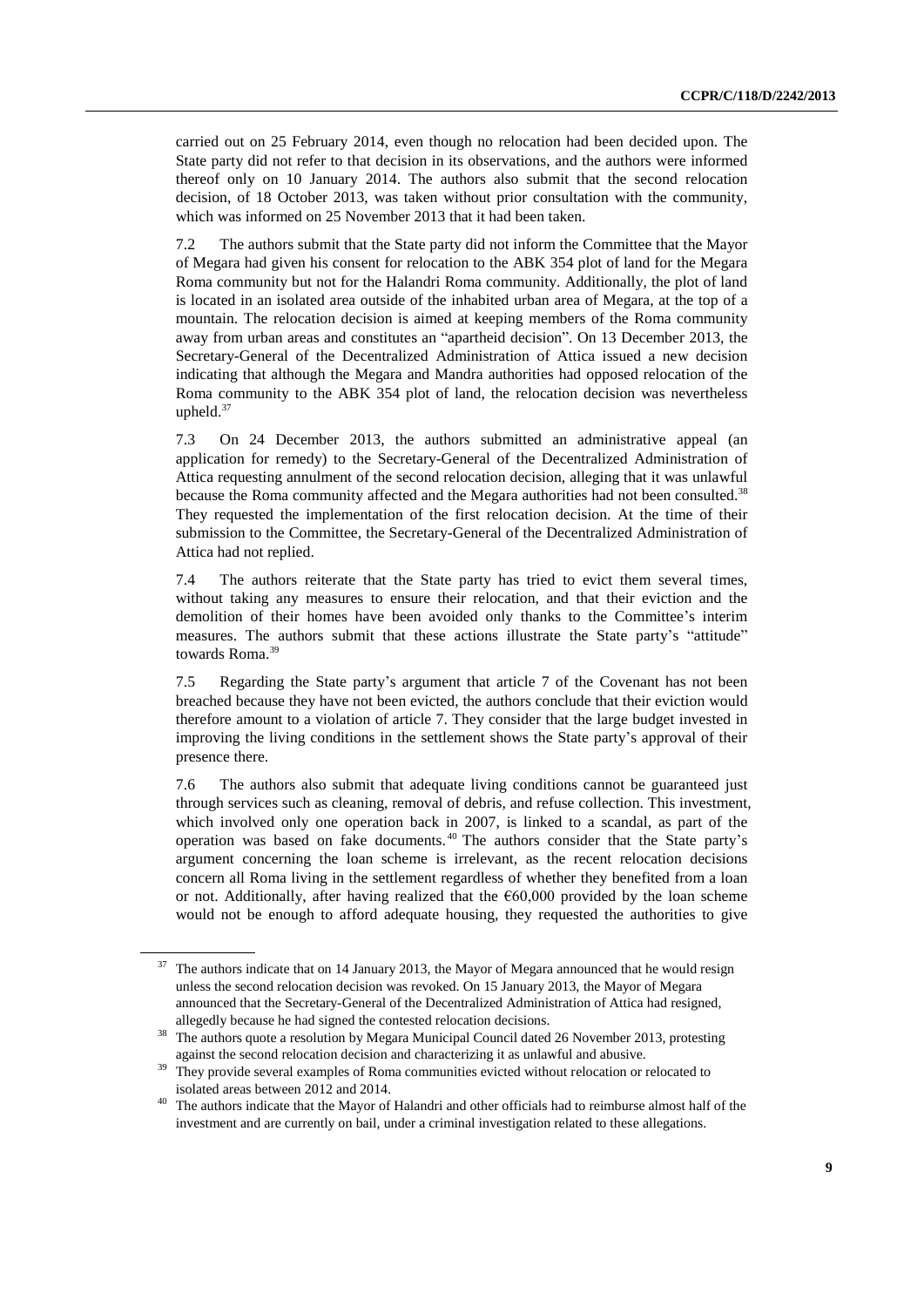loans to all the families and then pool the money to relocate the settlement as a whole, as had successfully been done in other areas of Greece.<sup>41</sup> The authors therefore conclude that their allegations under articles 7, 17 and 23, read alone or in conjunction with article 2 of the Covenant, are substantiated.

7.7 Regarding article 26, the authors submit that the State party did not provide any examples to counter their argument that only Roma have been forced to live in inhuman conditions for more than 12 years, due to the authorities' delay in providing them with adequate housing. The authorities want to send them to an uninhabitable mountaintop without consulting them, and without replying to the complaints they have made to the competent authorities. The authorities give preferential treatment to other ethnically or socially vulnerable groups, while the Roma are consistently discriminated against. In this connection, the authors cite measures taken in relation to victims of earthquakes and to Greek repatriates from the former Soviet Union. Regarding the first group, they point out that the procedures for obtaining relocation are much more expeditious than those for the relocation of Roma. The fact that the central administration is in charge of it, rather than the local authorities which are more sensitive to reactions from the local population, means that the proceedings applicable to the victims of earthquakes are more effective. In relation to the second group, they indicate that one law regulates the repatriation and relocation of Greeks from the former Soviet Union, whereas multiple laws apply to the relocation of Roma. In addition, repatriates benefit from a serial of measures in terms of housing, including rental subsidies, building permits and free-of-charge plots of land, while the Roma do not, as well as from a much more advantageous loan scheme. <sup>42</sup>

7.8 As regards the admissibility of the communication, the authors reiterate that the second author is mandated by the statutes of the association to represent all its members, and that the Roma inhabitants of the Halandri settlement collectively submitted their complaint to the Committee through their "chief".<sup>43</sup> They also reiterate that no further remedies are available to them, and note that the State party did not comment on the lack of a reply to their request of 30 April 2013 to the Athens First Instance Prosecutor for the Environment. Regarding the protection of the property rights of the owners of the land where the settlement is located, the authors submit that they have already been compensated.

7.9 On 26 September, 16 October, 26 November and 18 December 2014, the authors submitted further comments to the Committee. They claim that on 25 September 2014, 12 residents of the settlement were informed that their homes would be demolished on 30 September 2014. On that date, a demolition operation was launched, but it was cancelled due to the resistance of the Roma community and solidarity groups. On 1 October, following negotiations with the local authorities, five abandoned dwellings were demolished and the Secretary-General of the Decentralized Administration of Attica granted the Municipality of Halandri six months to relocate the families living in the 61 remaining dwellings. During this period, legal action was taken on several occasions, which included motions of annulment against the second relocation decision dated 18 October 2013, which were submitted to the Council of State by the Megara and Mandra municipalities and by the authors. <sup>44</sup> The authors also submit to the Committee the

<sup>&</sup>lt;sup>41</sup> They indicate that the Ombudsman and the Independent Expert on minority issues have criticized the loan scheme. See A/HRC/10/11/Add.3.

 $42$  The authors provide a submission made by INTERIGHTS in a case before the European Committee of Social Rights. No further information has been provided on the case before the European Committee.

<sup>43</sup> They quote the Committee's Views on *Lubicon Lake Band v. Canada.*

All were pending at the time that the comments were submitted.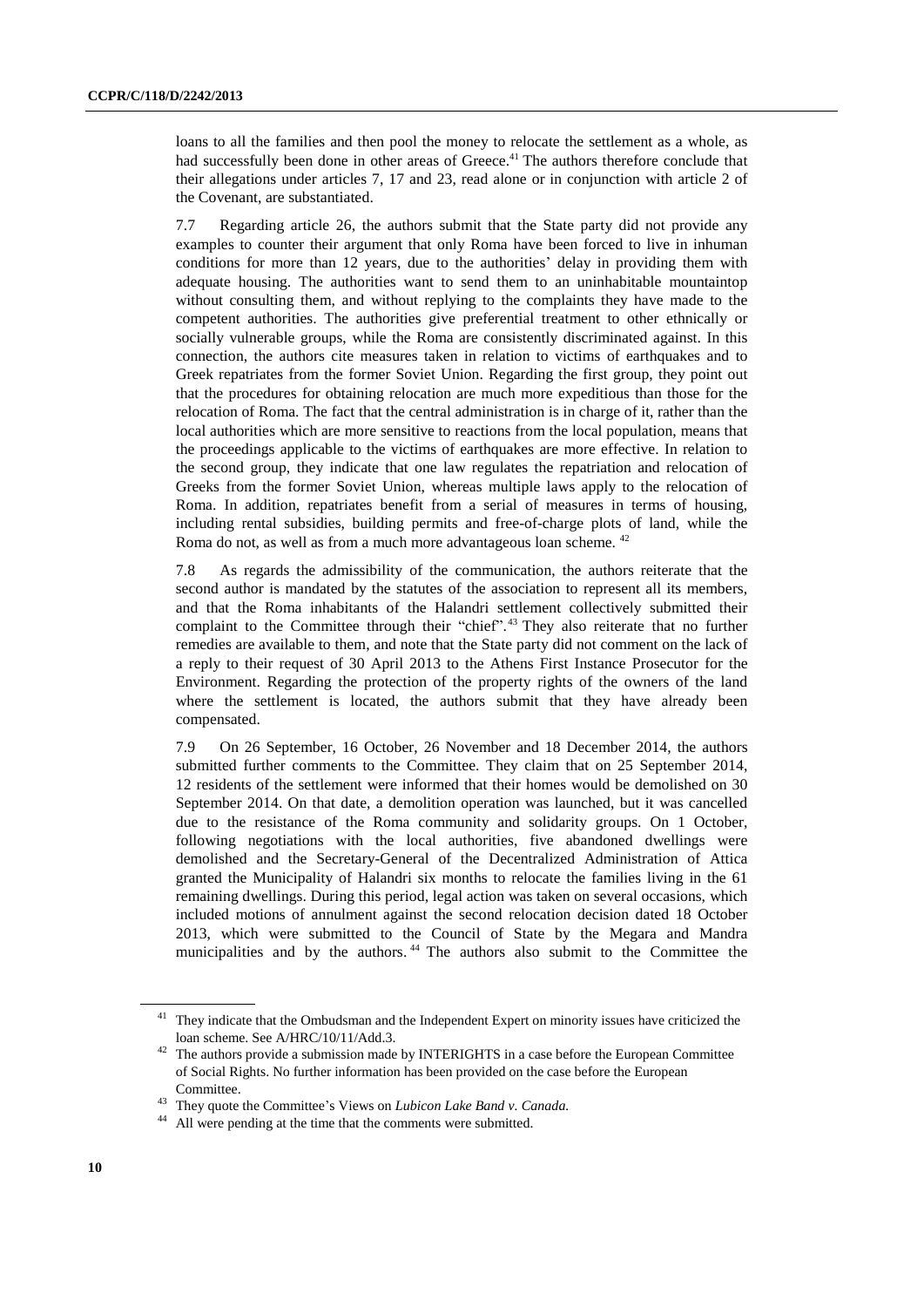authorizations of 20 residents of the Halandri Roma settlement for the I Elpida cultural association to act on their behalf. <sup>45</sup>

7.10 The authors also indicate that on 27 September 2014, the Deputy Mayor of Halandri led a fact-finding visit to the ABK 354 plot of land to assess whether the Roma community could be relocated there. On 29 September 2014, he sent a letter to the Secretary-General of the Decentralized Administration of Attica indicating that the location was unsuitable and not ready to receive anyone: works had not been undertaken,<sup>46</sup> the location was isolated, being 12 kilometres away from the nearest intersection, there were no schools around or any other type of infrastructure, and it was exposed to low temperatures. In addition, there were no barriers to prevent people from falling from cliffs, there were crumbling buildings and open sewage manholes and there was no connection to the electricity supply. The Deputy Mayor of Halandri therefore requested the Secretary-General of the Decentralized Administration of Attica to ensure that any relocation site complied with international and national standards on adequate housing.

7.11 On 27 October 2014, the Secretary-General of the Decentralized Administration of Attica replied, designating 16 areas in Halandri suitable for the relocation. A copy was provided to the community. On 20 November 2014, the Mayor of Halandri replied, rejecting all the areas proposed. The authors claim that they have not been consulted regarding the areas proposed by the Secretary-General of the Decentralized Administration of Attica and that they have not accepted being relocated anywhere in Attica. On 26 November 2014, the Secretary-General of the Decentralized Administration of Attica sent a letter to the Mayor of Halandri recalling that it was the responsibility of the municipality to relocate the Roma community and that the nominated areas that had been identified as possible relocation sites could be changed by municipal authorities. The letter also indicated that if the Roma community was not relocated to areas that had been identified, it would be relocated to the ABK 354 plot of land. The authors learned about this letter on the Internet. On 14 December 2014, they sent a letter to the interior and justice ministries indicating that they had visited the areas identified by the Secretary-General of the Decentralized Administration of Attica for their relocation and that they found them acceptable. Therefore, they requested that areas for relocation be selected as soon as possible, in consultation with them.

7.12 The authors also state that because they have been denied effective legal aid, they may not be able to litigate key decisions in their case.<sup>47</sup> They submit that the Municipality of Halandri has not issued the documents that would allow them to access legal aid through the "benefit of penury".<sup>48</sup> They added that on 1 July 2014, they filed a request with the Athens First Instance Prosecutor to update his demolition order dated 28 May 2012 and not

<sup>&</sup>lt;sup>45</sup> Aikaterini Kalamioti, Stylianos Kalamiotis (president of I Elpida), Ioannis Katsaris, Maria Mitrou, Dimitrios Mitrou, Panayotis Mitrou, Petros Loukas, Christos Mitrou, Georgios Katsipournas, Evangelos Mitrou, Christos Parianos, Dimitros Loukas, Spyridon Loukas, Konstantinos Loukas, Evangelia Louka, Eleni Kalamioti, Dimitros Kalamiotis, Thomas Mitrou, Panayotis Mitrou and Foteini Konstantinou.

<sup>&</sup>lt;sup>46</sup> A copy of the letter and an unofficial translation of it have been provided. The authors have also provided photographs of the location.

<sup>&</sup>lt;sup>47</sup> The authors indicate that so far the litigation had been carried out by volunteers from Greek Helsinki Monitor, but that due to a lack of funds, Greek Helsinki Monitor is no longer in a position to provide such assistance. They also indicate that due to the denial of legal aid, they have been prevented from litigating two motions for annulment and suspension of the 18 October 2013 decision submitted to the Athens Administrative Court of Appeal.

They also advise that the Prosecutor opened a new criminal investigation against them.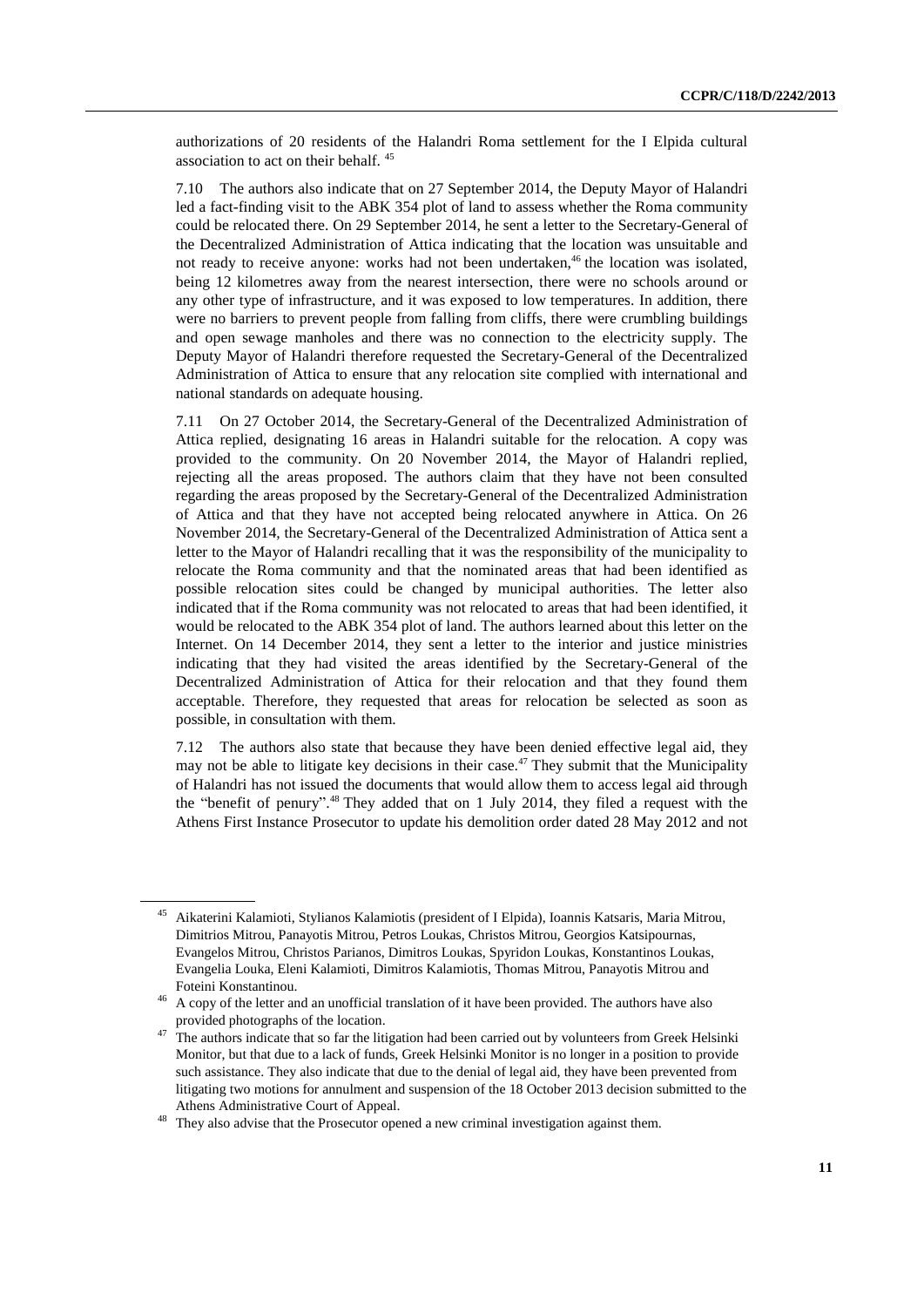to send the 2014 inspection report to the tax authorities, $49$  in order to avoid exorbitant fines. At the time that they made their comments, the Prosecutor had not replied.

7.13 The authors reiterate that all the demolition decisions issued by the authorities contravene international and national law, as the authors have not been consulted and no effective measures have been taken to relocate them. They also reiterate that they waited for over 15 years to be provided with adequate housing and security of tenure by the State party, in breach of its international obligations.

## **Further submissions by the State party**

8.1 In its further submission dated 25 April 2014, the State party reiterates that the authors did not exhaust all available domestic remedies. It advises that on 12 March 2014, the Secretary-General of the Decentralized Administration of Attica rejected the administrative remedy submitted by the authors against the second relocation decision. It submits that the authors have not used any other remedy against that decision, even though it could be challenged before the Council of State through an application for annulment.

8.2 The State party indicates that the execution of the new demolition decision of 8 November 2013, scheduled for 25 February 2014, was postponed to 17 June 2014 by a decision of the Secretary-General of the Decentralized Administration of Attica of 19 February 2014, to allow for the demolition and relocation to be conducted simultaneously. The postponement was also caused by delays to the works due to appeals lodged by the Municipality of Megara,<sup>50</sup> and to some difficulties involving Megara's department of construction and its forest service, as well as the department responsible for the rehabilitation of earthquake victims.

8.3 The State party submits that it continues to follow the two-way approach. It also states that the decision of 13 December 2013 of the Secretary-General of the Decentralized Administration of Attica, amending the second relocation decision dated 18 October 2013, was issued in order to clarify the administrative borders of the ABK 354 plot of land, shared by the Megara and Mandra municipalities. This decision fulfilled all legal requirements, and several technical preparatory measures for the relocation were taken. The Ombudsman and the Secretary-General of the Decentralized Administration of Attica consulted the Roma population affected with regard to their relocation, but the Roma population never submitted their views.

8.4 With regard to the owners of the land where the settlement is located, the State party submits that they were compensated for the State's failure to relocate the Roma community, but their claim to regain possession of their land has not been satisfied.<sup>51</sup> Regarding the authors' request for relocation of the settlement as a whole, the State party submits that this is incompatible with the limited resources of the programme.

8.5 The State party reiterates that it invested  $\epsilon$ 856,283 up until July 2013 to improve living conditions in the settlement, and that it never approved the Roma community remaining there but has taken every measure to relocate them and to return the properties to

In that report, issued in 2014, it was found that, with some exceptions, the buildings registered in the Halandri Roma settlement in 1995 did not coincide at all with those in 2014.

A motion of annulment was pending by the time the observations were submitted.

<sup>51</sup> On 22 September 2014, the State party provided a letter from the non-profit organization "Lawfulness", representing the owners, requesting that the Committee take into account the violation of their rights. They advise that they have initiated several legal actions aimed at evicting the Roma from the area, but that the Government has failed to enforce judicial decisions in their favour. They also indicate that the settlement is causing great harm to the local community, as those living in it carry firearms and sell narcotic substances.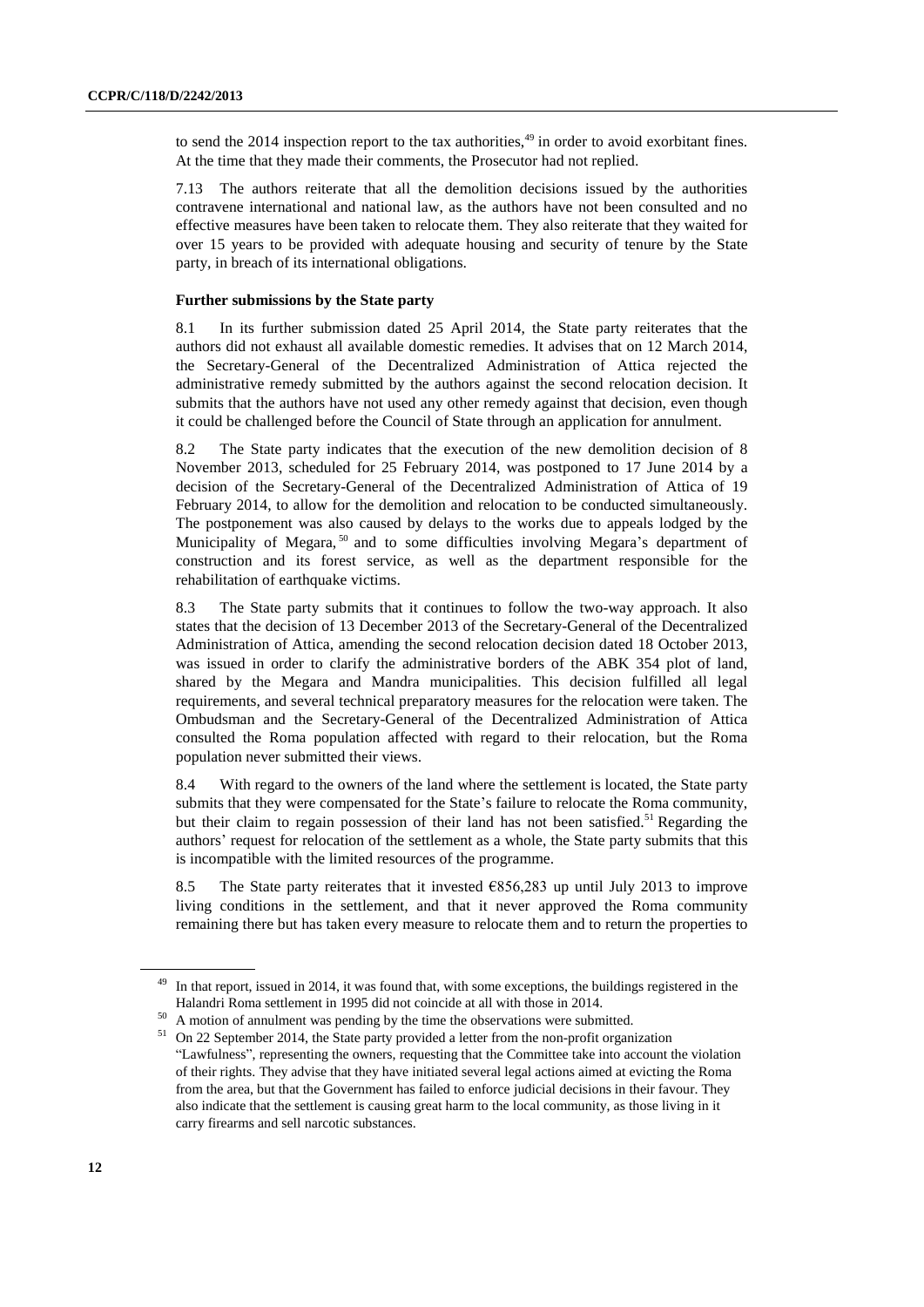the owners. The difficulties and delays in the relocation are not related to the authors' ethnic origin, but to the challenges faced by the authorities.

8.6 On 17 April 2015, the State party submitted further observations. Reiterating its arguments about the lack of exhaustion of domestic remedies, it submits that the communication only concerns the 20 residents of the settlement who gave their authorization to the association to act on their behalf before the Committee. It advises that the authors have filed various applications to the domestic authorities, including an application for annulment of the second relocation decision, lodged on 20 May 2014 with the Council of State. It submits that some of these applications were presented after the submission of the communication to the Committee, which therefore constitutes a parallel track of litigation.

8.7 The State party argues that the authorities have made every effort to relocate the authors, including creating a working group to register residents of the settlement. As to the authors' claims regarding the denial of legal aid, it notes that the authors did not substantiate why the State party should provide free legal aid in administrative law cases, and the authors did not allege any violation of article 14 of the Covenant in that regard. The State party considers that the authors have failed to demonstrate a link between the alleged denial and the violation of their rights.

## **Further submissions by the authors**

9.1 The authors provided further comments on 7 June and 10 August 2015. Regarding the allegation by the State party that the authors are pursuing parallel tracks of litigation, they indicate that the State party itself launched new procedures against them after the submission of the communication to the Committee. The State party's argument that they did not exhaust domestic remedies therefore refers to measures taken after the presentation of their complaint to the Committee.<sup>52</sup> The authors also submit that there are two sets of proceedings which, though related, are different: (a) the proceedings before the Committee in relation to the attempt to evict the authors, without the provision of alternative accommodation, before the communication was submitted (2013), as well as the inhuman conditions in which they have been living for 40 years; and (b) the pending remedies before the Council of State resulting from subsequent attempts by the State party to evict them without finding an adequate alternative solution (2014). Therefore, the motions of annulment before the Council of State, which is not competent to give an opinion on the legality of the threatened eviction of the authors in 2013 or on whether the legislation of the State party complies with the State party's obligations deriving from international human rights treaties and standards, are not related to the subject matter before the Committee.

9.2 The authors reiterate that the I Elpida cultural association is entitled to represent all its members, and that residents of the settlement have provided an authorization for its Secretary-General, Nikolaos Katsaris, to represent them. They understand that the State party has accepted that the communication is admissible in respect of the 20 persons who provided their authorizations for the association to act on their behalf. They consider that the State party continues to present unsubstantiated arguments in relation to a lack of *locus standi* of the I Elpida cultural association to present a communication on behalf of its members.

9.3 The authors also claim that they have followed the established procedures for requesting free legal aid and indicate that the State party has not provided any evidence of

<sup>52</sup> The authors refer to communication No. 868/1999, *Wilson v. the Philippines*, Views adopted on 30 October 2003, para. 6.3; and to the European Court of Human Rights, *Karner v. Austria*, application No. 40016/98, 24 July 2003, paras. 20-28.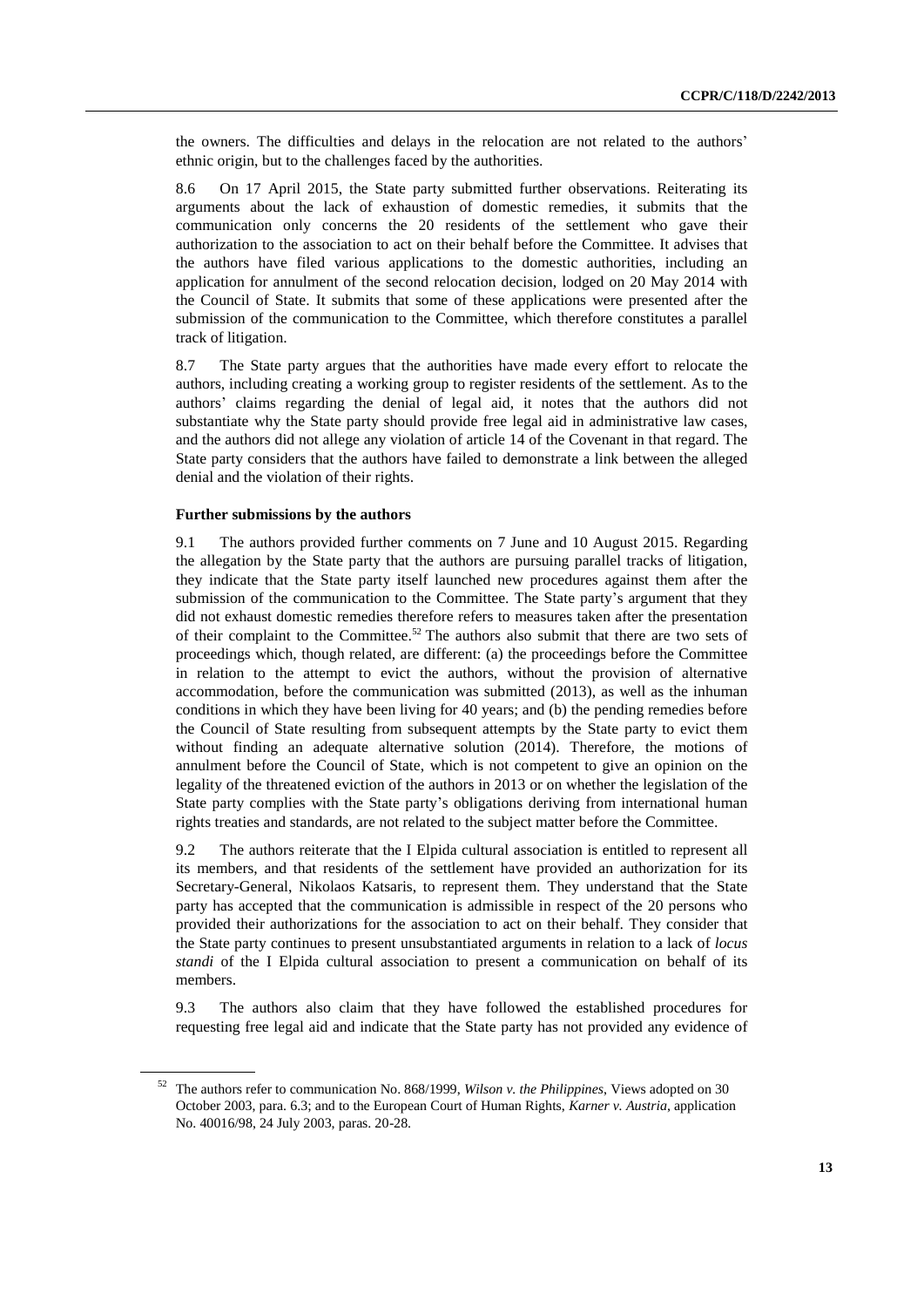their failure to do so.<sup>53</sup> Furthermore, they advise that on 21 May 2015 they filed a second application for "benefit of penury" before the Council of State in order to appeal the Athens Administrative Court of Appeal decisions denying them such benefit; however, despite the fact that the deadline for submitting the appeal mentioned is 60 days, the Council of State had not issued a decision on the matter two and a half months after their application.

## **Further submission by the State party**

10.1 On 4 March 2016, the State party submitted that the authorization given by the authors to the Secretary-General of I Elpida on 10 August 2015 is a late submission that should not be accepted by the Committee. It therefore reiterates that the communication was presented only on behalf of the 20 residents of the settlement who signed the authorizations. As regards legal aid, the State party reiterates that the authors' claim should be held inadmissible for lack of substantiation.

10.2 The State party informs the Committee that in February 2016, the Council of State issued its judgment on the motions of annulment against the second relocation decision. The Council of State quashed the contested decision, on the grounds that the joint ministerial decision upon which it was based<sup>54</sup> was not applicable to a population group established in a specific area, such as the Halandri settlement. The Secretary-General of the Decentralized Administration of Attica therefore does not have the competence to take any decisions concerning the relocation of the Roma. However, he holds competence for the execution of the demolition of the illegal structures, which would only take place if the rights enshrined in the Covenant were ensured.

10.3 The State party also notes that the authorities have taken measures to improve the situation in the settlement, which includes the working group created in 2014. Further cleaning was carried out in August 2015, and inhabitants had access to a communal tap, public transportation, a social clinic, a store and a regular refuse collection. Furthermore, in February 2016, the Halandri settlement was selected for the implementation of a pilot programme on Roma communities,<sup>55</sup> and many children have enrolled at school thanks to a joint effort by teachers and local authorities.

## **Issues and proceedings before the Committee**

#### *Consideration of admissibility*

11.1 Before considering any claims contained in a communication, the Committee must decide, in accordance with rule 93 of its rules of procedure, whether it is admissible under the Optional Protocol.

11.2 The Committee has ascertained, as required under article 5 (2) (a) of the Optional Protocol, that the same matter is not being examined under another procedure of international investigation or settlement.

11.3 The Committee notes the State party's argument that by virtue of article 2 of the Optional Protocol the first author of the communication, being an association, cannot submit communications to the Committee. It also notes the State party's submission that the communication only concerns the 20 persons who signed an authorization for action to be

<sup>53</sup> The authors provide a copy in Greek of a decision of the Athens Administrative Court of Appeal — 25/22-4-2015 — denying them the "benefit of penury" to litigate the motion of annulment before the Council of State.

<sup>&</sup>lt;sup>54</sup> Joint ministerial decision 23641/2003, which amended the 1983 sanitary provision on settlements of itinerant persons.

<sup>55</sup> No further details have been provided.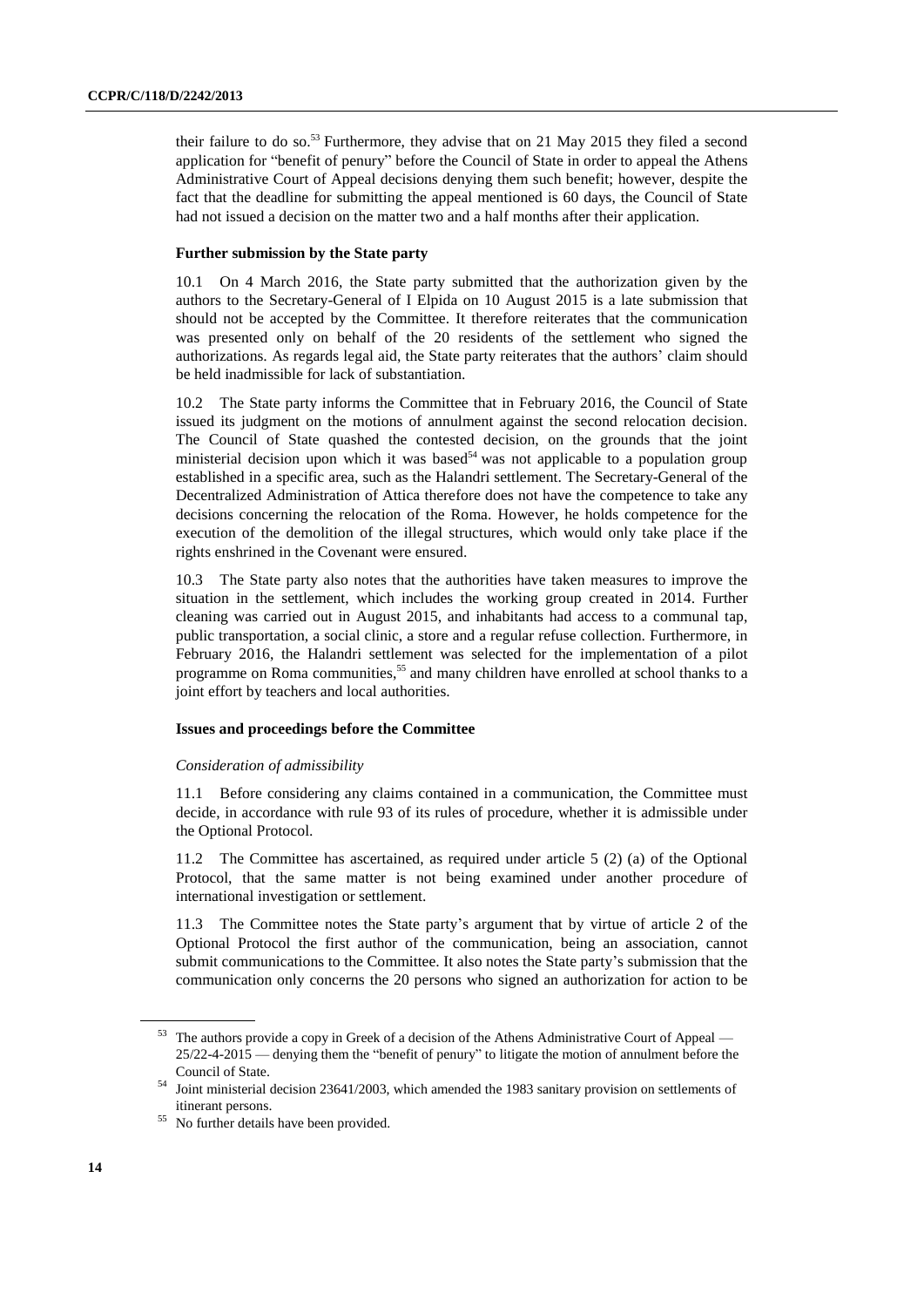taken on their behalf before the Committee. The Committee takes note of the authors' affirmation that the Halindri Roma community is a group of individuals who claim to be similarly affected and that the I Elpida cultural association is entitled to represent all its members. The Committee also takes note of article 10 of the association's statutes, according to which "the president of the board of directors represents the association in all its relations with authorities and courts". <sup>56</sup> Accordingly, the Committee notes that the statutes only provide the president with the power to represent the association, but not its members individually. The Committee also notes that the authors have provided the authorization given to the association by 20 persons for action to be taken on their behalf before the Committee. The Committee therefore considers that the communication is admissible with respect to those 20 persons and the second author, and that it is not precluded under article 2 of the Optional Protocol from examining the communication.

11.4 Regarding the State party's argument that domestic remedies have not been exhausted as some remedies are pending before the domestic courts, in particular the authors' motion of annulment submitted to the Council of State against the second relocation decision, the Committee notes that the State party has advised that the Council of State issued a decision on the matter in February 2016. The Committee also notes the State party's argument that the authors are pursuing parallel tracks of litigation, as well as the authors' argument regarding the existence of two sets of procedures: those related to the attempted eviction before the communication was submitted (2013), and those resulting from subsequent eviction attempts initiated by the State party after the submission of the communication (2014). The Committee notes that the communication refers to the procedures related to the demolition order scheduled to be enforced on 14 May 2013, which was issued by the State party. It also notes that the domestic authorities issued several decisions thereafter, in particular the second relocation decision of 18 October 2013, against which the authors have taken legal action. The Committee further notes the State party's argument that the authors failed to exhaust domestic remedies as they did not challenge the eviction decisions of 1995 and 1996, which were the only executable orders. The Committee also takes note of the authors' submission that for 17 years, the State party did not seek to enforce such orders, and that in 1999 the authorities decided to suspend the eviction so as to first relocate the authors. A distinction remains necessary as to the remedies available with regard to the 1995 and 1996 eviction decisions, and those related to the subsequent orders, which constitute implementation measures of the 1995 and 1996 eviction decisions. Taking into account the different nature of such orders, different remedies should be identified and applied. In this regard, the Committee notes that several demolition orders have been issued since those of 1995 and 1996, in particular on 4 September 2012, 26 February 2013 and 8 November 2014, and that, according to the State party, the authors did not submit a motion of annulment to the Athens Administrative Court of Appeal against the demolition order of 26 February 2013 and therefore domestic remedies were not exhausted. The Committee also notes the authors' claim that such remedy had no prospect of success, given that the Court had declared the authors' motion of annulment against the demolition order of 4 September 2012 inadmissible. The Committee further notes that according to the information available, no remedy has been available as regards the 1995 and 1996 eviction decisions. The Committee recalls its jurisprudence that it is only necessary to exhaust those remedies that have a reasonable prospect of success,<sup>57</sup> and therefore concludes that there is no obstacle to the admissibility of the communication under article 5 (2) (b) of the Optional Protocol.

<sup>56</sup> Informal translation.

<sup>57</sup> See, for example, communications No. 701/1996, *Gómez Vázquez v. Spain*, Views adopted on 20 July 2000, para. 10.1; No. 986/2001, *Semey v. Spain*, Views adopted on 30 July 2003, para. 8.2; No.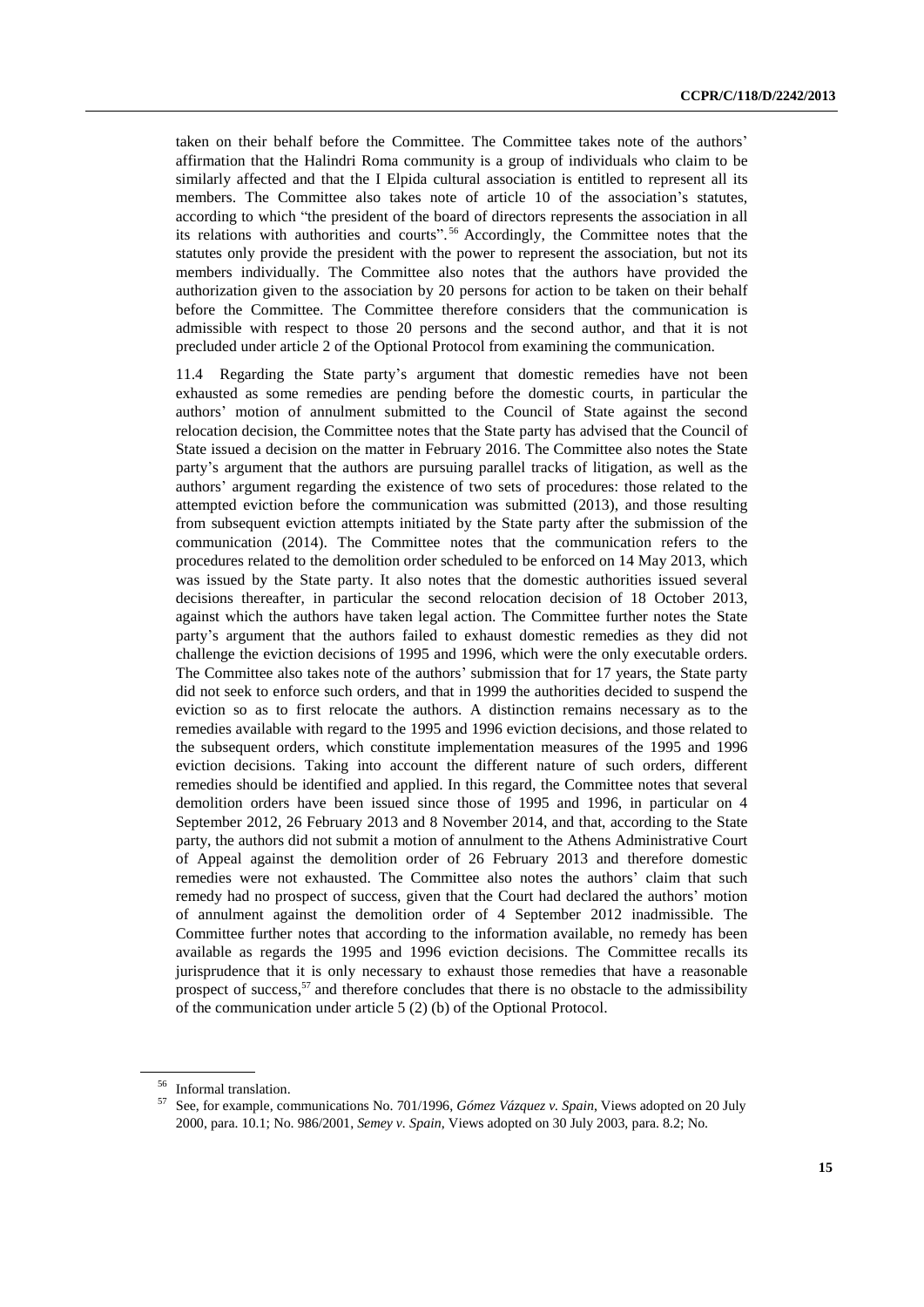11.5 The Committee notes the authors' claim that living in subhuman conditions for over 12 years because of the action of the State party, as well as the threat of being forcibly evicted, constitutes inhuman and degrading treatment, in violation of article 7 of the Covenant. The Committee also notes the State party's affirmation that such claims are illfounded, as there has been no eviction and measures have been taken to improve the living conditions in the settlement. The Committee notes that none of the eviction decisions have been implemented and that the authors' allegations in that regard are general and do not explain the reasons why they consider that the conditions referred to and the threat of being forcibly evicted amount to a violation of article 7 of the Covenant. The Committee therefore considers that the authors' claims in this regard have been insufficiently substantiated for the purposes of admissibility.

11.6 Regarding the authors' allegations under article 14 of the Covenant, the Committee notes the State party's argument that the authors have not substantiated their claim that the State party should provide free legal aid in administrative law cases. The Committee also notes that the authors have not provided any information in this regard, and therefore considers that the authors' allegations of violation of article 14 are inadmissible for lack of substantiation.

11.7 As regards the alleged violation of article 26 of the Covenant, in that the State party has failed to respect the non-discrimination principle by forcing the authors to live in degrading and inhuman conditions because of a delay of more than 12 years in providing them with adequate housing, while other ethnic or vulnerable groups have received preferential treatment, the Committee notes that these allegations have not been raised before the national authorities and courts. In such circumstances, the Committee considers that this part of the communication is inadmissible under articles 2 and  $5(2)$  (b) of the Optional Protocol.<sup>58</sup>

11.8 In relation to the alleged violation of article 27, related to the failure of the State party to ensure the rights of the Roma community, as there continue to be insufficient permanent dwellings of an adequate standard available for the Roma population, the Committee notes that these allegations are general and do not provide any explanation as to the reasons why the authors consider that their rights under such article have been violated. It therefore considers that the authors' claims under article 27 of the Covenant are not sufficiently substantiated for the purposes of admissibility.

11.9 Accordingly, and in the absence of other obstacles to admissibility, the Committee declares the communication admissible inasmuch as it raises concerns under articles 2, 17 and 23 of the Covenant, and proceeds with its consideration of the merits.

## *Consideration of the merits*

12.1 The Committee has considered the communication in the light of all the information made available to it by the parties, in accordance with article 5 (1) of the Optional Protocol.

12.2 The Committee notes the State party's argument that the Roma settlement is located on private land and that the authorities have the obligation of demolishing it in order to restore the property rights of the owners. The Committee also notes the State party's submission that it has never approved the Roma community's remaining in the settlement, and that it has not encouraged such behaviour but has rather followed a two-track approach consisting of making every effort to identify a suitable alternative to relocate the Roma

<sup>1382/2005,</sup> *Salikh v. Uzbekistan*, Views adopted on 30 March 2009, para. 6.3; and No. 2041/2011,

*Dorofeev v. Russian Federation*, Views adopted on 11 July 2014, para. 9.6.

<sup>58</sup> See communication No. 2073/2011, *Naidenova et al. v. Bulgaria*, Views adopted on 30 October 2012, para. 13.6.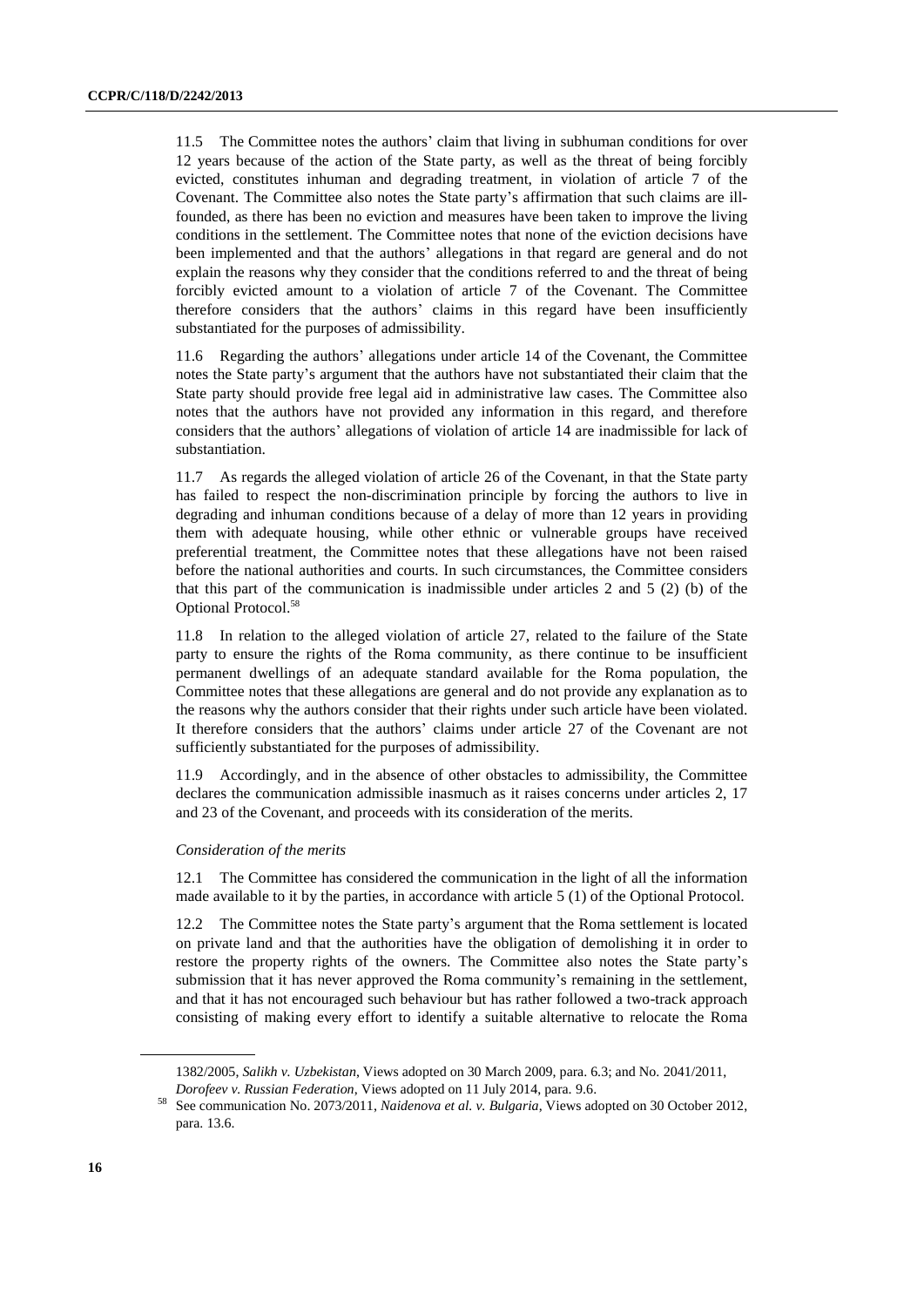community affected. The Committee further notes that the State party has taken several actions aimed at finding alternative housing for the Halandri Roma community, in particular the decision by the Secretary-General of the Decentralized Administration of Attica of 16 April 2013 or first relocation decision, and his decision of 18 October 2013 or second relocation decision. The Committee notes that these relocation decisions have not been implemented, and that the State party affirms that such enforcement would only take place if the rights enshrined in the Covenant were ensured. The Committee also notes the authors' claim that the authorities have taken actions that are in contravention of their obligations under the Covenant, as such orders have not taken into account the needs of the people affected and no effective measures have been taken to relocate them.

12.3 The Committee recalls that the term "home", used in article 17 of the Covenant, refers to the place where a person resides or carries out his usual occupation.<sup>59</sup> In the present communication, it is undisputed that the Halandri settlement is where the authors' houses are situated and where they have continuously resided unchallenged by the State party's authorities for over 20 years. In these circumstances, the Committee is satisfied that the authors' houses in the Halandri settlement are their "homes" within the meaning of article 17 of the Covenant, irrespective of the fact that the authors are not the lawful owners of the plot of land on which the houses were constructed.

12.4 The Committee must then determine whether the authors' eviction and the demolition of their houses would constitute a violation of article 17 of the Covenant if the eviction order were to be enforced. There is no doubt that the eviction order, if enforced, would result in the authors' losing their homes and that, therefore, there would be interference with their homes. The Committee recalls that, under article 17 of the Covenant, it is necessary for any interference with the home not only to be lawful but also not to be arbitrary. In accordance with its general comment No. 16 (1988) on the right to respect of privacy, family, home and correspondence, and protection of honour and reputation, the Committee considers that the concept of arbitrariness in article 17 of the Covenant is intended to guarantee that even interference provided for by law should be in accordance with the provisions, aims and objectives of the Covenant and should be, in any event, reasonable in the particular circumstances.<sup>60</sup> It also considers that States parties should limit the use of forced eviction through the adoption of all feasible alternatives to eviction, and should guarantee alternative housing for families affected.

12.5 The Committee notes the authors' claims that the Halandri settlement existed unchallenged by the State party's authorities for over 20 years before the eviction orders of 1995 and 1996, and that none of the relocation alternatives proposed by the authorities since the beginning of the eviction procedures in 1995 have been accepted by the competent authorities or been implemented. The Committee also notes that, although the State party's authorities are in principle entitled to remove the authors, who occupy private land unlawfully, the authors' lack of property rights over the plot of land in question was the only stated justification for the issuance of the eviction order against the community and the State party has not identified any urgent reason for forcibly evicting the authors from their homes before providing them with adequate alternative accommodation. Additionally, the eviction decisions were taken and confirmed on the basis of a decision by the urban planning authorities that the Roma housing in that area was illegal and had to be demolished, regardless of any special circumstances such as decades-old community life, or of any possible consequences such as homelessness, and in the absence of any pressing need to change the status quo. In other words, the State party's authorities did not give

<sup>59</sup> Ibid., para. 14.2.

<sup>60</sup> Ibid., para. 14.3. See also communications No. 1510/2006, *Vojnović v. Croatia*, Views adopted on 30 March 2009, para. 8.5; and No. 687/1996, *Rojas García v. Colombia*, Views adopted on 3 April 2001, para. 10.3.